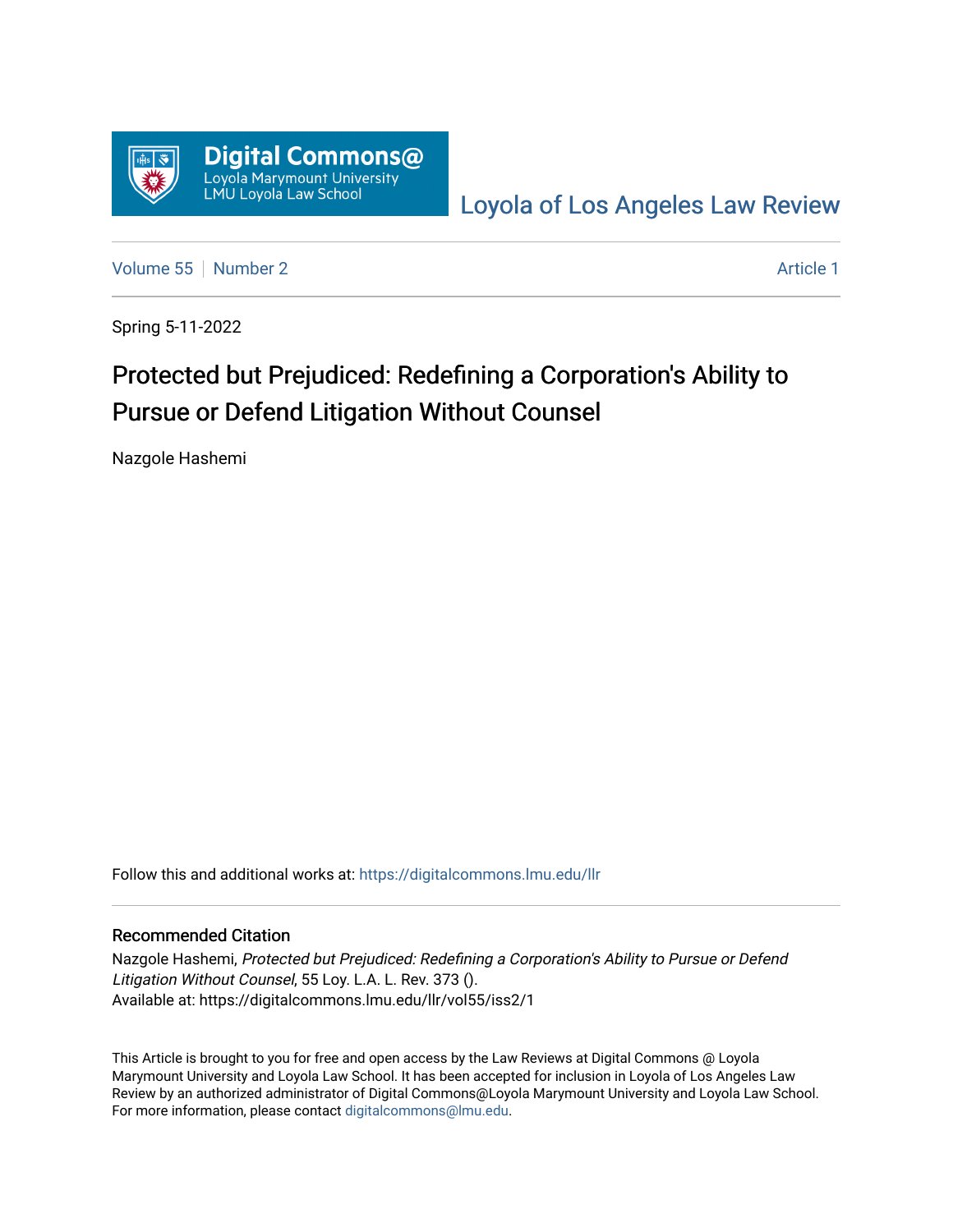## **PROTECTED BUT PREJUDICED: REDEFINING A CORPORATION'S ABILITY TO PURSUE OR DEFEND LITIGATION WITHOUT COUNSEL**

#### *Nazgole Hashemi*\*

 *This Article touches on a major issue faced in litigation by corporations that are owned and operated by a single individual; specifically, the well-established rule that a corporation must be represented by a licensed attorney in litigation, subject to some exceptions. As a business litigation attorney, the author represents corporations and businesses in various types of disputes and has seen first-hand the prejudice that results to a small, single-owner corporation or limited liability company as a result of the well-established rule. While there may be reasonable and valid justifications for the rule for large or multi-owner companies, these justifications do not carry the same weight in the context of single-person entities. Therefore, this Article advocates for an additional exception to the rule for a single-person corporation, so that the owner does not have to choose between shielding corporate income and assets from liability and being able to represent the business in a court of record.* 

<sup>\*</sup> Nazgole Hashemi is an attorney in California and co-founder of LegalAxxis, Inc. She primarily practices general civil litigation and also serves as general counsel for businesses in various industries. She is also an Associate Professor of Securities Regulation and Negotiation & Dispute Resolution at Southwestern Law School. The author thanks Jacqueline Dilanchyan and William N. Rafael for research assistance in the preparation of this Article.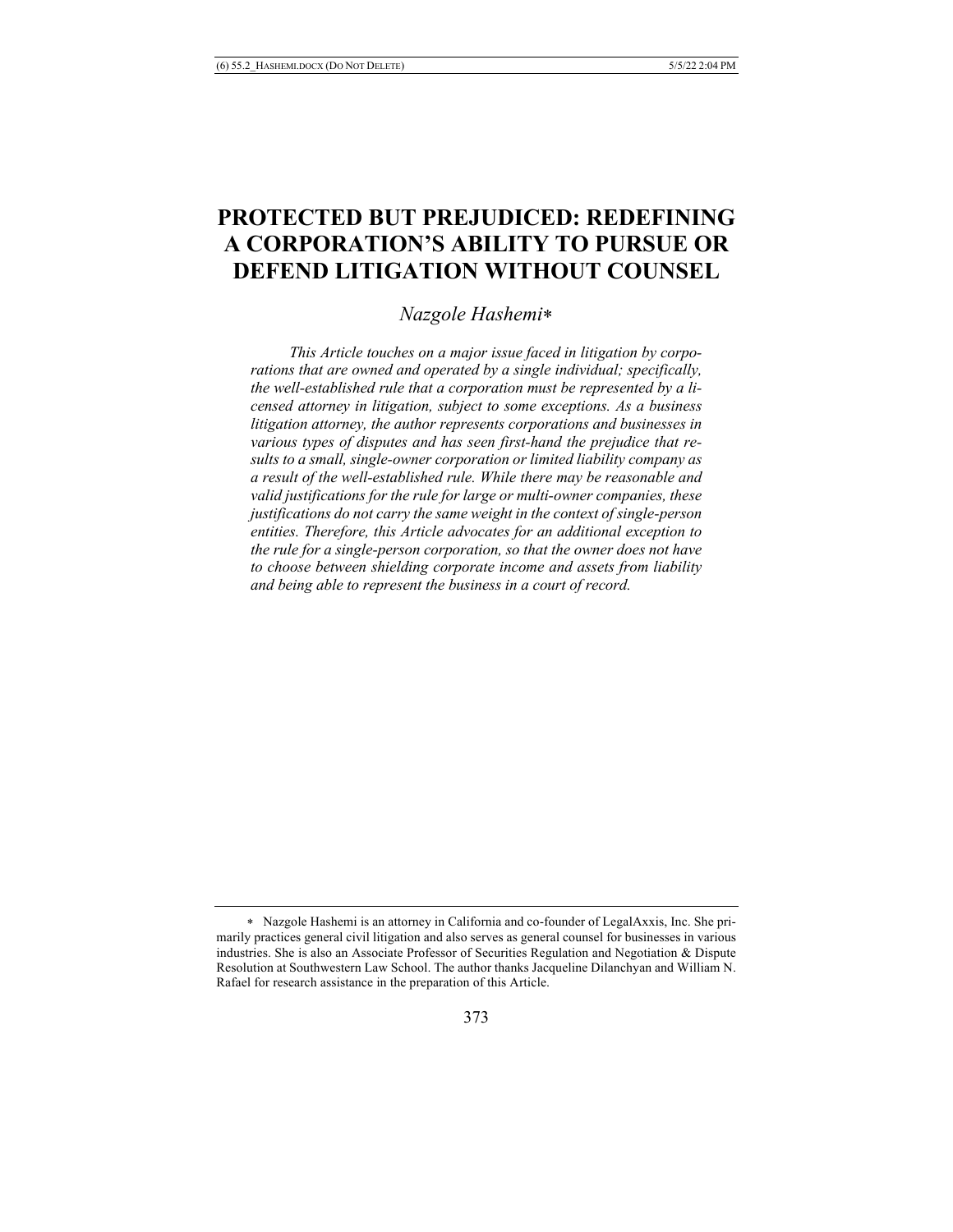### TABLE OF CONTENTS

| I. INTRODUCTION: THE BAN ON CORPORATE                    |  |
|----------------------------------------------------------|--|
|                                                          |  |
| II. SIMILAR RULES IN CALIFORNIA DISTRICT COURTS AND      |  |
|                                                          |  |
| III. THE JUDICIARY'S AUTHORITY OVER AND RATIONALE BEHIND |  |
|                                                          |  |
| IV. CURRENT EXCEPTIONS TO THE CALIFORNIA RULE  383       |  |
|                                                          |  |
| B. The Administrative Proceedings Exception 390          |  |
| C. The Notice of Appeal from Administrative Ruling       |  |
|                                                          |  |
| D. The Judgment Debtor Examination Exception 394         |  |
|                                                          |  |
|                                                          |  |
| VII. PROPOSAL TO LIMIT THE RULE FOR SINGLE-PERSON        |  |
|                                                          |  |
|                                                          |  |
|                                                          |  |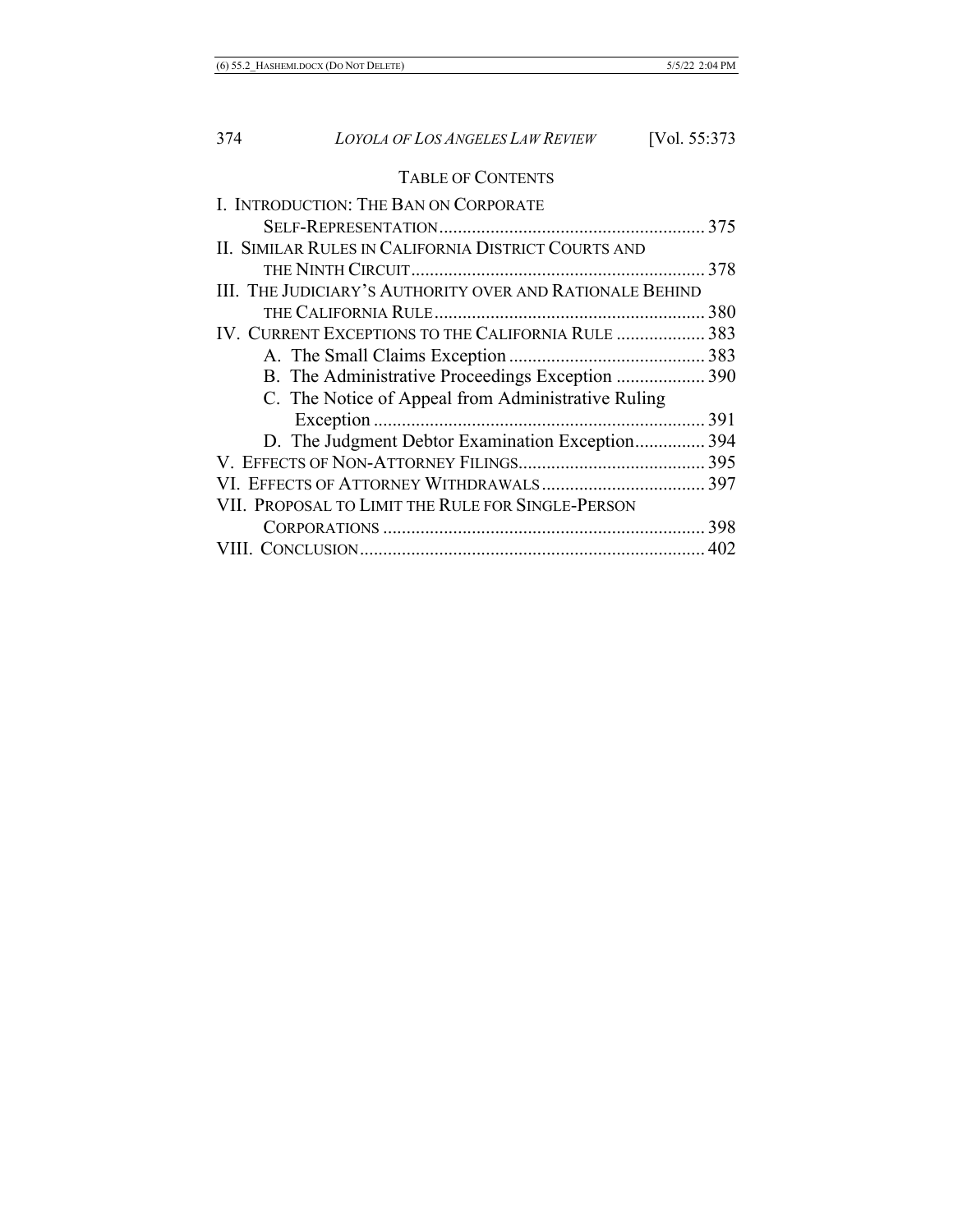#### I. INTRODUCTION: THE BAN ON CORPORATE SELF-REPRESENTATION

Jane Bennet is the sole shareholder, director, and officer of a forprofit corporation that is registered and incorporated in the State of California. She established the entity to safeguard her personal income and assets from corporate liabilities. Jane knows that she has the protection of the corporate shield, but she is about to learn that she has also been prejudiced by it. A disgruntled third-party vendor claiming, albeit without legitimate basis, breach of contract by the corporation sues it to recover damages. The corporation's financial circumstance is grave, routinely underperforming in the last year or so following a decline in its industry. After the corporation is served with the lawsuit, its response is due within thirty days, but it does not have sufficient capital to retain an attorney to file pleadings on its behalf or to defend it in the litigation. However, without representation by a licensed attorney, the corporation cannot file a response to the lawsuit and indeed the court will strike any pleadings filed by a non-attorney following notice to the corporation of the ban on self-representation and an opportunity to retain counsel.<sup>1</sup>

Although the corporation is running in the best interest of Jane and only Jane, as the sole shareholder,<sup>2</sup> she is prohibited from representing the corporation in the litigation and from filing pleadings on behalf of the corporation. This would be true even if the amount in controversy were low enough to place the case in limited jurisdiction court, meaning the amount in controversy does not exceed \$25,000.00.<sup>3</sup> Jane has two options: spend her own personal funds to hire an attorney to represent the corporation, an option that she cannot afford and does not desire, or enable the plaintiff to initiate default proceedings, an option that is unfair given the corporation's good faith and meritorious defense to the vendor's claim. This result stems from California's well-established rule that a corporation must be represented by a licensed attorney in litigation, subject to some exceptions, none of which apply to this scenario.4

<sup>1.</sup> CLD Constr., Inc. v. City of San Ramon, 16 Cal. Rptr. 3d 555, 561 (Ct. App. 2004); Gamet v. Blanchard, 111 Cal. Rptr. 2d 439, 444 n.5 (Ct. App. 2001).

<sup>2.</sup> "[C]orporate directors owe a fiduciary duty to the corporation and its shareholders and . . . must serve 'in good faith, in a manner such director believes to be in the best interests of the corporation and its shareholders.'" Berg & Berg Enters., LLC v. Boyle, 100 Cal. Rptr. 3d 875, 890 (Ct. App. 2009) (quoting CAL. CORP. CODE § 309 (West 2014)).

<sup>3.</sup> CAL. CIV. PROC. CODE § 85(a) (2022).

<sup>4.</sup> Merco Constr. Eng'rs, Inc. v. Mun. Ct., 581 P.2d 636, 638–40 (Cal. 1978).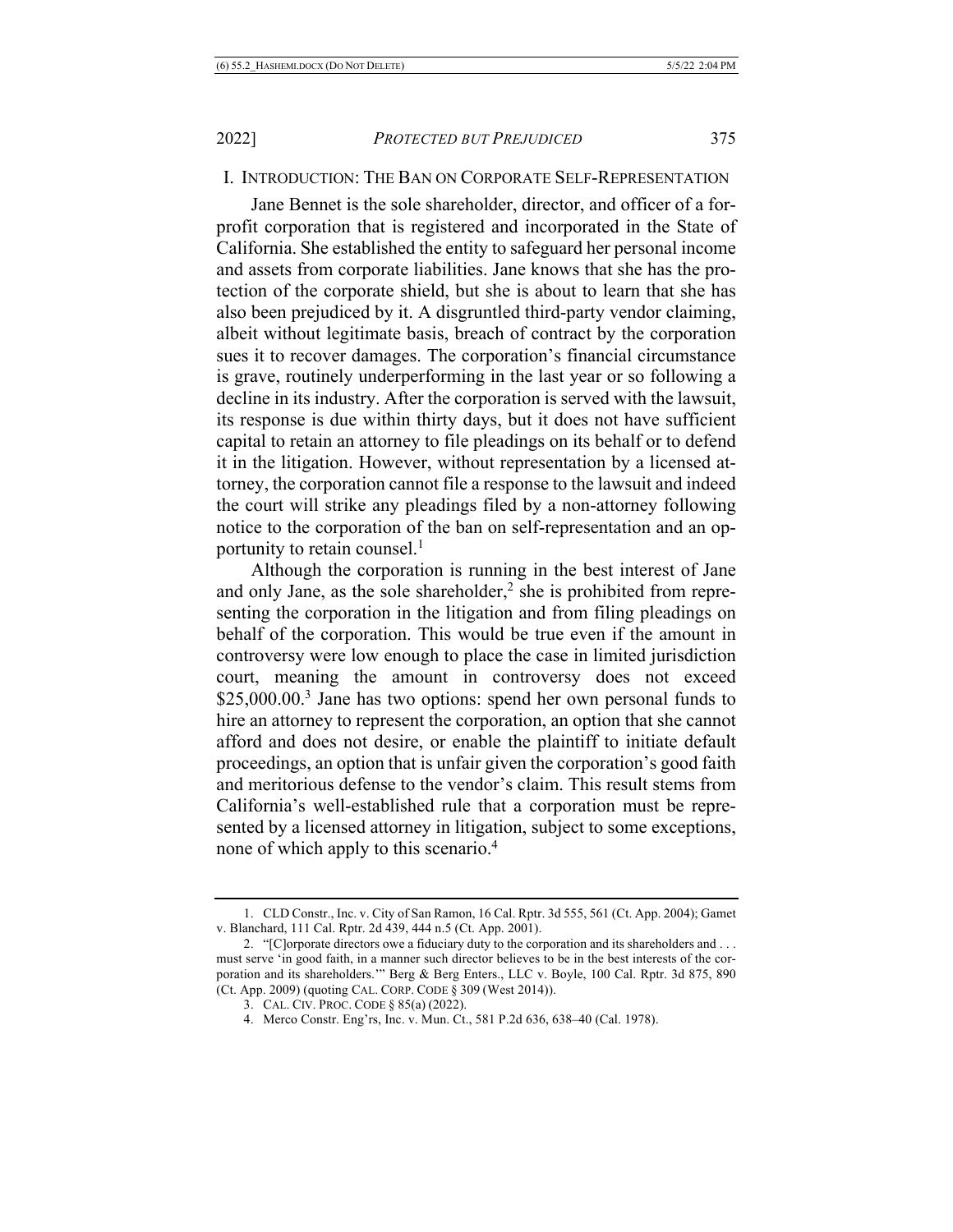Section 28043 of the California Corporations Code defines the term "person" as "any natural person, proprietorship, joint venture, partnership, trust, business trust, syndicate, association, joint stock company, corporation, limited liability company, government, agency of any government, or any other organization."5 Under the statute, a corporate entity is considered to be a "person" and thus has all the rights, responsibilities, and remedies of a person under the law, except as otherwise prohibited by the legislature or judiciary.<sup>6</sup> One such limitation is the ability for the corporation to be represented in litigation by an unlicensed attorney, whether an agent, shareholder, officer, director, or employee of the corporation. That a corporation must be represented by a licensed attorney in litigation is a common law rule that dates all the way back to 1824, when the United States Supreme Court stated in the case of *Osborn v. Bank of the United States*<sup>7</sup> that "[a] corporation . . . can appear only by attorney."8 This requirement is unlike the rights of a "natural person," who "may represent himself and present his own case to the court although he is not a licensed attorney."<sup>9</sup> While a corporation is a "person," it is not a "natural person."<sup>10</sup>

In California, that a corporation must be represented by counsel in civil actions has been established through case law. The California Supreme Court discusses this rule in great detail in the case of *Merco Construction Engineers v. Municipal Court*. <sup>11</sup> There, the petitioner, Merco Construction Engineers, Inc., appealed from a judgment denying its petition for writ of mandate directing the respondent, Long Beach Municipal Court, to allow Merco to appear in a civil action through a corporate officer who was not an attorney.<sup>12</sup> In affirming the trial court's judgment, the California Supreme Court gave various justifications for why a corporation cannot be represented by a non-attorney in litigation, including maintaining the distinction between a corporation and its shareholders, preventing negative effects on the legal profession, and creating an unfair advantage for corporations in the  $control<sup>13</sup>$ 

<sup>5.</sup> CAL. CORP. CODE § 28043 (West 2006).

<sup>6</sup>*. Id.*

<sup>7.</sup> 22 U.S. (9 Wheat.) 738 (1824).

<sup>8</sup>*. Id.* at 830.

<sup>9.</sup> Paradise v. Nowlin, 195 P.2d 867, 867 (Cal. Ct. App. 1948).

<sup>10</sup>*. Id.*

<sup>11.</sup> 581 P.2d 636 (Cal. 1978).

<sup>12</sup>*. Id.* at 637.

<sup>13</sup>*. Id.* at 640–41.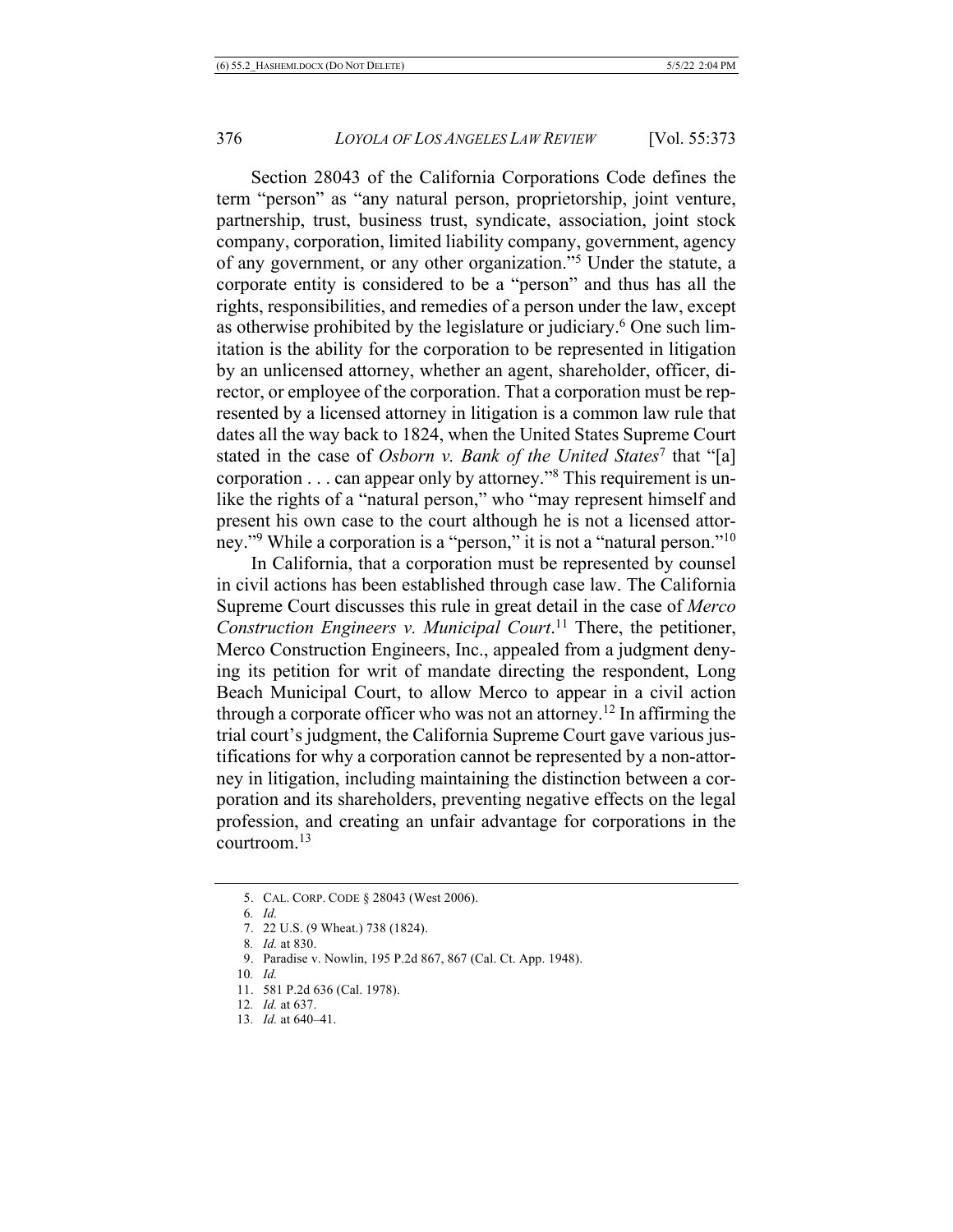California's rule for corporations is not unique to the state, but rather appears to be the rule throughout the nation, both statewide and federally, for civil cases.14 Unforgivingly, even "financial hardship is no excuse for permitting a nonlawyer to represent a corporation."15 Indeed, it has been routinely held, both at the state and federal level, that the rule does not "violate constitutional rights as a denial of equal protection or a denial of due process."16 "In other words, there is nothing unfair, illegal, or unconstitutional in requiring corporations to be represented by licensed attorneys in court proceedings."17 While

[a] corporation may try to avoid the rule requiring appearance by an attorney by assigning the claim that is the basis of the complaint to an individual, usually the sole shareholder of the corporation[,] . . . this practice has been rejected by courts as a device that is no more than a procedural subterfuge to avoid court rules prohibiting corporations from appearing without legal representation.18

This Article explores California's well-established rule that a corporation must be represented by an attorney in litigation. Part II lays out the federal counterparts for the rule in the California district courts and Ninth Circuit, and prohibitions on circumventing the rule through assignment of corporate rights to a natural person. Part III describes the judiciary's rationales for the rule, including preventing the unauthorized practice of law by corporate representatives, preserving the integrity of the legal profession, preserving efficiency in the administration of justice, and maintaining the distinction between the entity and its shareholders, directors, and officers.<sup>19</sup> Part IV details exceptions to the rule for small claims cases, administrative proceedings, *de novo* appeals from administrative decisions, and judgment debtors examinations. Part V explores the effect of a non-attorney filing paperwork on behalf of the corporation, and Part VI explores an attorney's ability to withdraw in the midst of proceedings without offending the rule. Part VII advocates for an additional exception to the rule for corporations that are owned and operated by a single individual, i.e., one

<sup>14.</sup> 9A WILLIAM MEADE FLETCHER ET AL., FLETCHER CYCLOPEDIA OF THE LAW OF CORPORATIONS § 4463 (perm. ed., rev. vol. 2008). "Corporation to make appearance through attorney." *Id.*

<sup>15</sup>*. Id.*

<sup>16</sup>*. Id.*

<sup>17</sup>*. Id.*

<sup>18</sup>*. Id.*

<sup>19.</sup> CLD Constr., Inc. v. City of San Ramon, 16 Cal. Rptr. 3d 555, 557–58 (Ct. App. 2004).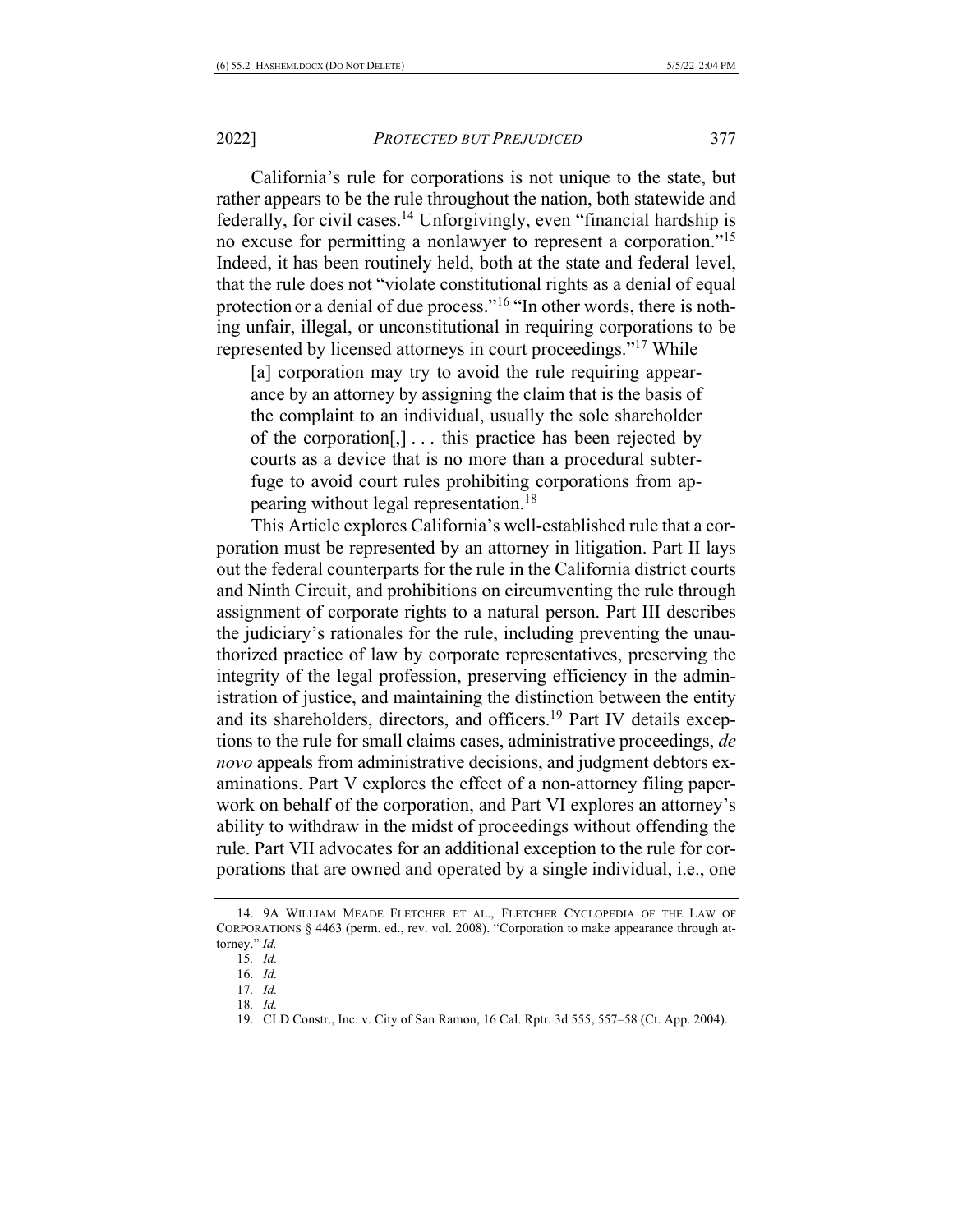individual serves as the sole shareholder, director, and officer of the corporation, such as Jane Bennet's corporation.

Ultimately, in an effort to prevent undue prejudice to a natural person who sets up an entity, which in turn shields him or her from personal liability, this Article proposes to limit the well-established rule for single-individual for-profit corporations. The owners of these types of corporations should have the ability to represent the corporation in litigation, just as natural persons have the right to appear in propria persona. While smaller corporations, such as those comprising two or three shareholders who run the business, may also benefit from limiting the well-established rule, this Article does not advocate for an additional exception in those cases because the corporate ownership and structure is not analogous to a single, natural person, unlike a corporation that is owned and operated by a single shareholder. Because Jane's corporation need act in the best interest of Jane and only Jane, it follows that Jane should have the right to represent the corporation in litigation, just as she would have the right to represent herself had she operated the business as a sole proprietorship.

#### II. SIMILAR RULES IN CALIFORNIA DISTRICT COURTS AND THE NINTH **CIRCUIT**

The well-established rule that a corporation must be represented by a licensed attorney applies not only to cases filed in California state courts, but also to cases filed in federal courts in the State of California. While the state's rule appears in case law, the United States District Courts have established the requirement via their Local Rules per the authority granted to them by Federal Rules of Civil Procedure, Rule 83, which allows a majority of the district judges to adopt and amend rules that are consistent with the federal statutes and rules.<sup>20</sup> Moreover, consistent with California, the Ninth Circuit's rule appears in case law.

<sup>20.</sup> Local Rule 3-9(b) for the Northern District of California states, "A corporation, unincorporated association, partnership or other such entity may appear only through a member of the bar of this Court." N.D. Cal. R. 3-9(b). Local Rule 183 of the Eastern District states, "A corporation or other entity may appear only by an attorney." E.D. Cal. R. 183(a). Local Rule 83-2.2.2 of the Central District states, "No organization or entity of any other kind (including corporations, limited liability corporations, partnerships, limited liability partnerships, unincorporated associations, trusts) may appear in any action or proceeding unless represented by an attorney permitted to practice before this Court . . . ." C.D. Cal. R. 83-2.2.2. Local Rule 83.3(j) of the Southern District states, "All other parties, including corporations, partnerships and other legal entities, may appear in court only through an attorney permitted to practice . . . ." S.D. Cal. R. 83.3(j).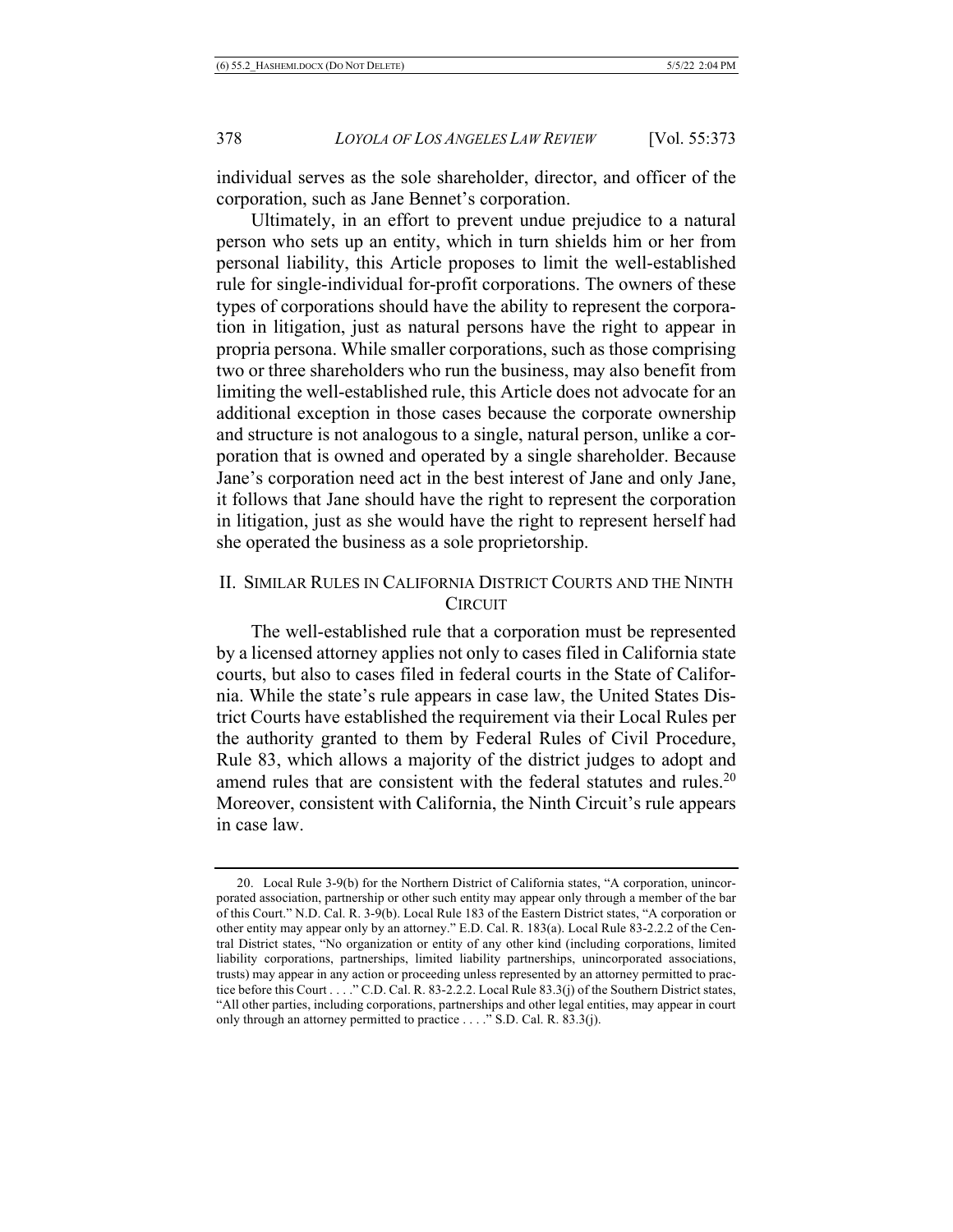In the Ninth Circuit case *Highlander, Inc. v. Rothman* (*In re Highley*), <sup>21</sup> the appellant sought to have an involuntary adjudication of bankruptcy of a corporation set aside on grounds that the bankruptcy court lacked jurisdiction over the proceedings.<sup>22</sup> The corporation and attorneys filed an application to appoint the attorneys as counsel for the corporation, but this was subsequently denied due to conflict of interest.23 The corporation and attorneys then tried to attack the order denying the application, but failed to do so in a timely manner.<sup>24</sup> Therefore, that order became final and could not be challenged.25 The Ninth Circuit indicated that because the law firm did not represent the corporation or otherwise have an independent interest in the bankruptcy proceedings that would render it an "aggrieved person" with standing, the corporation was not properly before the court because it was not being represented by counsel.<sup>26</sup> The Ninth Circuit dismissed the appeals, affirming the adjudication of the bankruptcy.<sup>27</sup> In reaching its decision that "[a] corporation can appear in a court proceeding only through an attorney at law," the Ninth Circuit cited to multiple cases for the rule, all of which were from different circuits.28 Specifically, the rule was previously found in the Second, Third, Sixth, and Tenth Circuits, dating back to 1966.<sup>29</sup>

Moreover, while both the district courts and Ninth Circuits have made it clear that only "individuals" or "natural persons" may represent themselves *pro se*, <sup>30</sup> a corporation has no right to assign its claims to an individual to circumvent the rule.31 In *Global eBusiness Services, Inc. v. Interactive Brokers LLC*, <sup>32</sup> Syed Nazim Ali appealed *pro se* "from the district court's judgment denying a petition to vacate an

<sup>21.</sup> 459 F.2d 554 (9th Cir. 1972).

<sup>22</sup>*. Id.* at 554–55.

<sup>23</sup>*. Id.* at 555.

<sup>24</sup>*. Id.*

<sup>25</sup>*. Id.*

<sup>26</sup>*. Id.* at 555–56.

<sup>27</sup>*. Id.* at 556.

<sup>28</sup>*. Id.* at 555.

<sup>29</sup>*. Id.* (first citing United States v. 9.19 Acres of Land, 416 F.2d 1244, 1245 (6th Cir. 1969); then citing Shapiro, Bernstein & Co. v. Cont'l Rec. Co., 386 F.2d 426, 427 (2d Cir. 1967); then citing Simbraw, Inc. v. United States, 367 F.2d 373 (3d Cir. 1966); and then citing DeVilliers v. Atlas Corp., 360 F.2d 292, 294 (10th Cir. 1966)).

<sup>30.</sup> N.D. Cal. Civ. R. 3-9(b); E.D. Cal. R. 183(s); C.D. Cal. R. 83-2.2.2.; S.D. Cal. Civ. R.  $83.3(i)$ .

<sup>31</sup>*. See* Global eBusiness Servs., Inc. v. Interactive Brokers LLC, 741 F. App'x 450, 451 (9th Cir. 2018).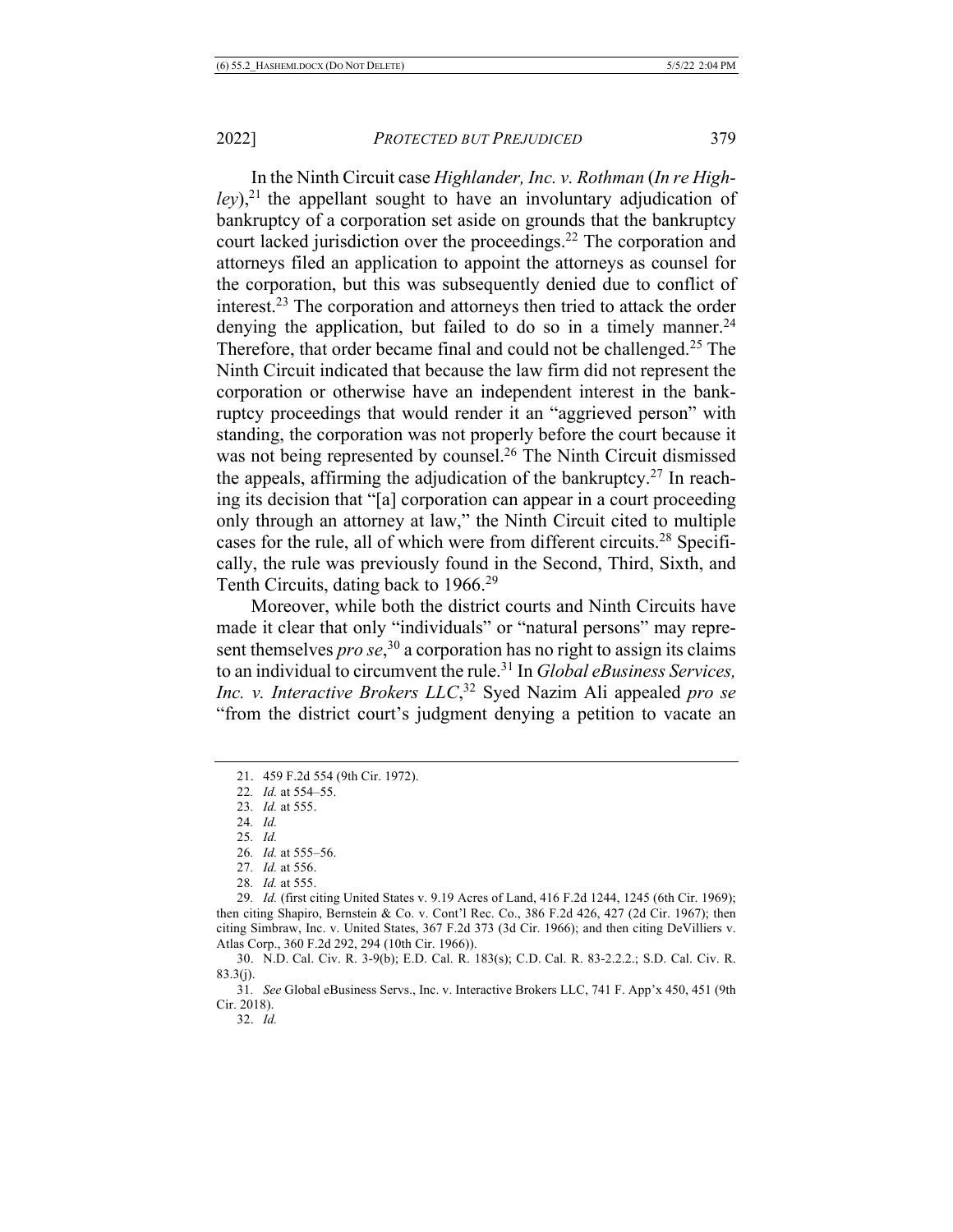arbitration award entered against Global eBusiness Services, Inc., and granting Interactive Brokers LLC's motion to confirm the award."33 After warning new counsel for Global eBusiness Services, also an appellant, to file a notice of appearance within fourteen days, the Ninth Circuit dismissed the appeal for failure to prosecute as to Global eBusiness Services because no new counsel had filed a notice of appearance.34 The Ninth Circuit had warned in its order that failure to comply would result in the automatic dismissal of the appeal by the Clerk of the Court.<sup>35</sup> After dismissing the appeal, the court did not consider the individual appellant Ali's contentions on behalf of Global eBusiness Services, because Ali, who was appearing *pro se*, could not represent a corporation.36

#### III. THE JUDICIARY'S AUTHORITY OVER AND RATIONALE BEHIND THE CALIFORNIA RULE

In *Merco Construction Engineers v. Municipal Court*, the Supreme Court of California made it abundantly clear that the determination as to who is qualified to practice law is an inherent power of the judiciary, whose rules and requirements as to this matter take precedence over any contradicting statute.<sup>37</sup> There, the court struck down section 90 of the California Code of Civil Procedure, which provided in relevant part: "Where a corporation is a party in the municipal court it may appear through a director, an officer, or an employee, whether or not such person is an attorney at law."38 Merco had relied on this statute in arguing that it should be allowed to appear in the action via a corporate officer who was not an attorney.<sup>39</sup> The California Supreme Court held that the trial court did not err in denying Merco's petition for writ of mandate because section 90 violated the California Constitution's separation of powers clause and therefore was of no force and effect.<sup>40</sup> The court reasoned that the separation of powers clause of the California Constitution precluded the legislature from "designating those persons who are authorized to practice law."41 The court stated,

- 40*. Id.*
- 41*. Id.*

<sup>33</sup>*. Id.* at 450.

<sup>34</sup>*. Id.* at 450–51.

<sup>35</sup>*. Id.* at 451.

<sup>36</sup>*. Id.* (citing C.E. Pope Equity Tr. v. United States, 818 F.2d 696, 697 (9th Cir. 1987)).

<sup>37.</sup> Merco Constr. Eng'rs, Inc. v. Mun. Ct., 581 P.2d 636, 637–38 (Cal. 1978).

<sup>38</sup>*. Id.* at 637 n.2.

<sup>39</sup>*. Id.* at 637.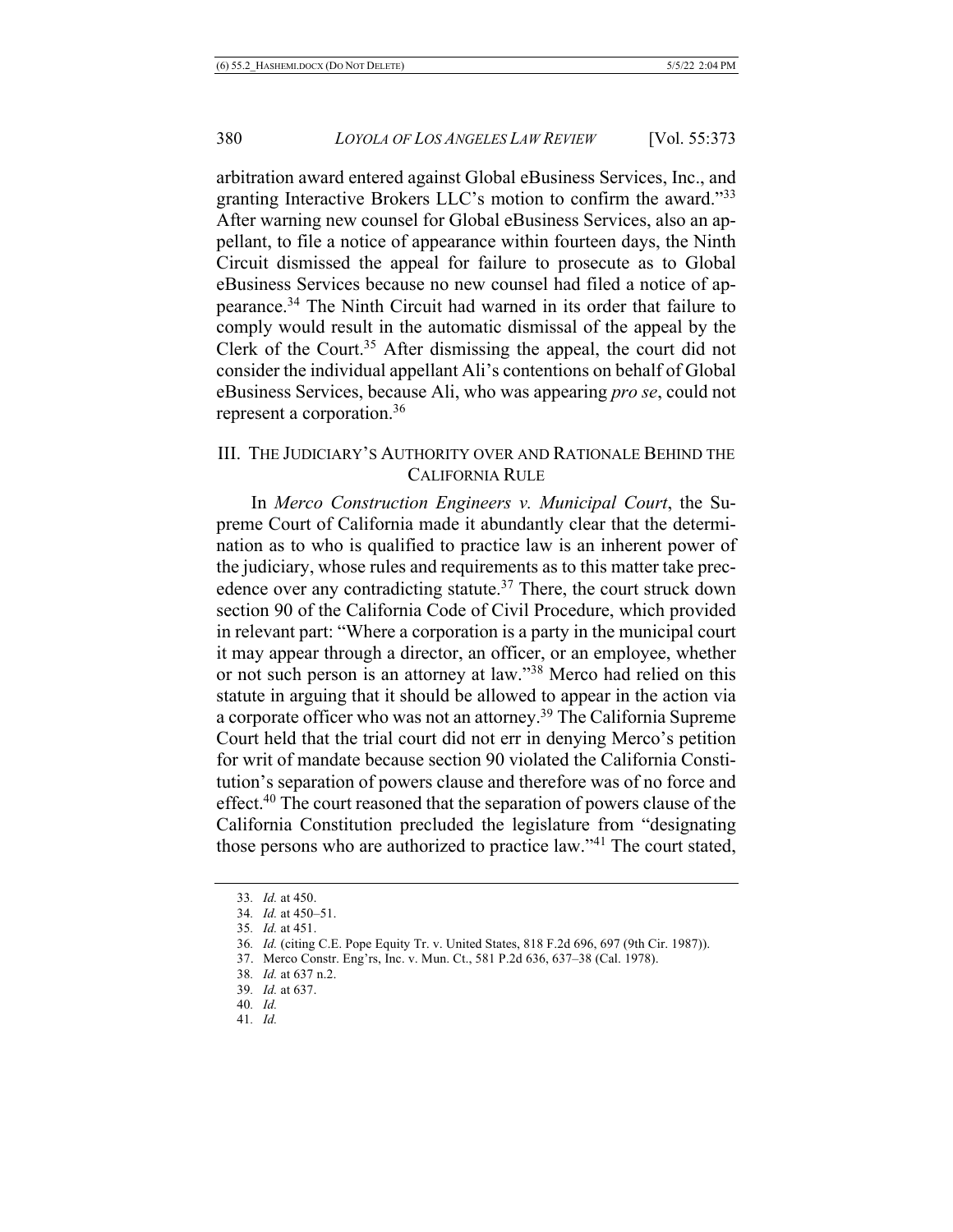"[t]he exclusive right to determine who is qualified to practice law is claimed to be an inherent power of the judiciary."42 While the legislature may regulate admission to the bar, the courts have authority to require more than legislative regulations demand.<sup>43</sup> Furthermore, such legislative regulations "are valid only to the extent they do not conflict with rules for admission adopted or approved by the judiciary."<sup>44</sup>

The court rejected Merco's argument that the legislature, by enacting section 90, expanded the legal "personhood" of a corporation to include the right to appear in court in propria persona.45 Citing to various cases, the court stated that, prior to enactment of section 90, it was well established that a corporation could not appear in court in propria persona.46 The basis for this rule was that a "corporation is a distinct legal entity separate from its stockholders and from its officers."<sup>47</sup> "If [the court] were to hold that a corporation represents itself when appearing through a 'director, an officer, or an employee' (Code Civ. Proc., § 90), then it would necessarily follow that the corporate 'self' is comprised of directors, officers, or employees . . . ."48 This was "contrary to the authorities" noted by the court.<sup>49</sup>

Indeed, this distinction between a corporation and its shareholders, directors, and officers was also mentioned by the First Circuit in *In re Victor Publishers, Inc.*<sup>50</sup> There, the appellant, Pace, a non-lawyer, moved to appear on behalf of Victor Publishers, Inc., a debtor in Chapter XI proceedings in bankruptcy court.<sup>51</sup> The bankruptcy judge denied the motion on the grounds that Pace was a non-lawyer, who therefore could not represent the corporation.<sup>52</sup> Pace appealed and the district court dismissed the appeal for want of prosecution.<sup>53</sup> In affirming the dismissal, the First Circuit stated that the rule is rooted in both

47*. Id.* at 639 (quoting Maxwell Cafe, Inc. v. Dep't of Alcoholic Beverage Control, 298 P.2d 64, 68 (Cal. Ct. App. 1956)).

- 49*. Id.*
- 50. 545 F.2d 285 (1st Cir. 1976).
- 51*. Id.* at 286.
- 52*. Id.*
- 53*. Id.*

<sup>42</sup>*. Id.* at 637–38.

<sup>43</sup>*. Id.* at 638.

<sup>44</sup>*. Id.*

<sup>45</sup>*. Id.* at 639.

<sup>46</sup>*. Id.* at 638–39 (first citing Vann v. Shilleh, 126 Cal. Rptr. 401, 406 (Ct. App. 1975); then citing Roddis v. Strong, 58 Cal. Rptr. 530 (Ct. App. 1967); then citing Himmel v. City Council, 336 P.2d 996 (Cal. Ct. App. 1959); and then citing Paradise v. Nowlin, 195 P.2d 867 (Cal. Ct. App. 1948)).

<sup>48</sup>*. Id.*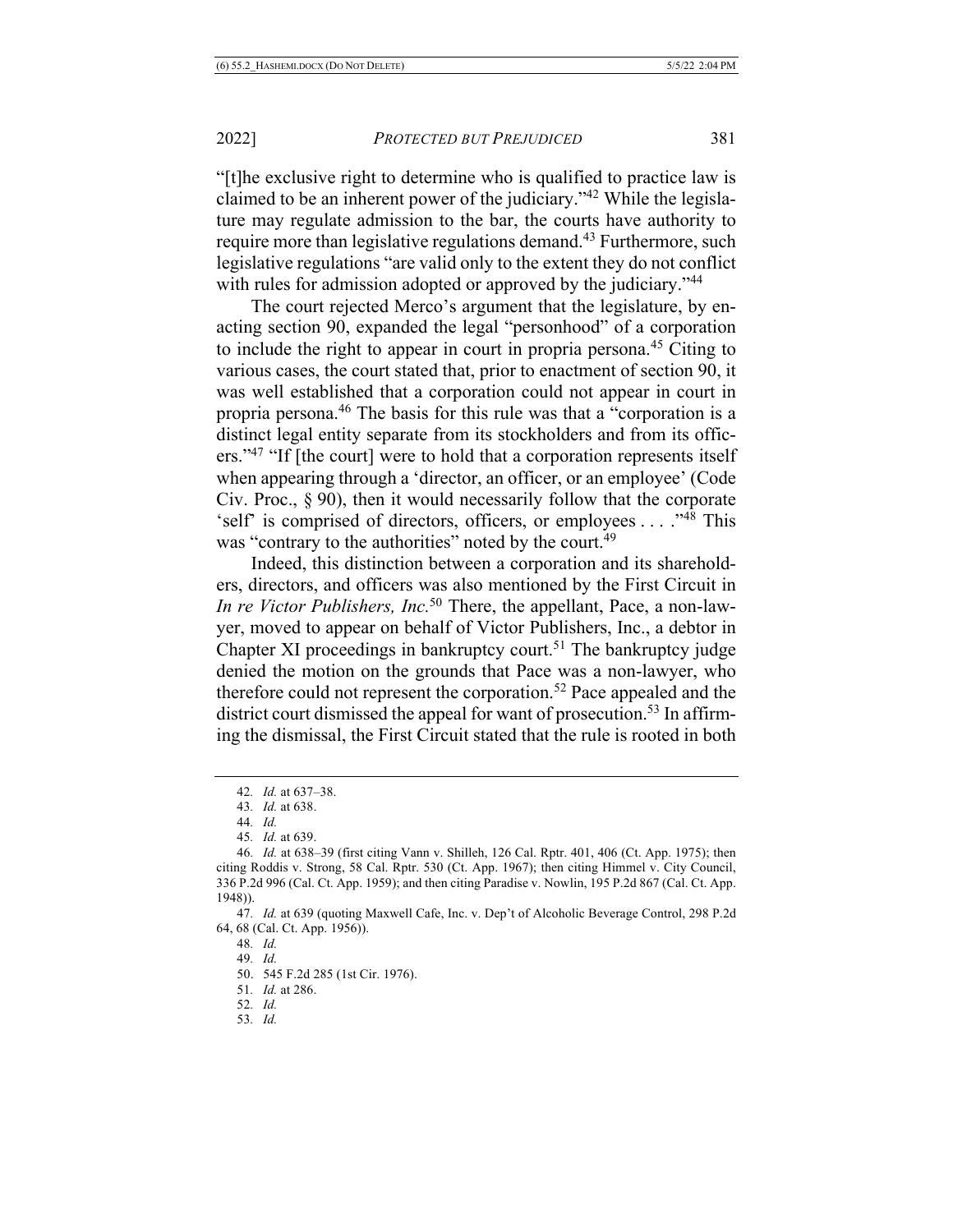common law and the practical consideration that "[s]ince a corporation can appear only through its agents, they must be acceptable to the court."54 The First Circuit noted that "attorneys at law, who have been admitted to practice, are officers of the court and subject to its control."55

Accordingly, while the *Merco* court noted the exception that corporations are permitted to be represented by non-attorneys in small claims court,<sup>56</sup> as discussed in detail below, it declined to expand such permission to other settings in the interest of the integrity of the legal profession and officers of the court.<sup>57</sup> The court reasoned that to expand the rule would have negative effects on the legal profession by allowing practice by disbarred attorneys, disincentivizing formal education, licensing, and observation of the professional rules of conduct, and creating an unfair advantage for corporations in the courtroom.<sup>58</sup> Section 90 did "not . . . serve the general welfare in that it would authorize the appearance, in behalf of a corporation, of almost any person selected by a corporation regardless of the length of his association or employment, his position with the corporation, or his training, character and background."59 Under section 90, the representative "could be a paraprofessional who, while having failed to pass a bar examination, is nevertheless not precluded from practicing law so long as he confines his client/employer to corporations and his practice to justice and municipal courts."60 The court did not agree to essentially allow "[s]uch persons [to] hire themselves out on a part time basis to a number of corporations, creating a cadre of unprofessional practitioners."61 Indeed, "[u]nlike members of the State Bar, they would not be subject to professional rules of conduct nor be required to adhere to ethical standards established by any governmental or professional agency."62 Allowing corporations to be "represented by persons not subject to ethical restraints" would afford them "an opportunity to take unfair advantage in particular situations—as in debt collections on claims of

- 61*. Id.*
- 62*. Id.*

<sup>54</sup>*. Id.* (alteration in original).

<sup>55</sup>*. Id.*

<sup>56.</sup> Merco Constr. Eng'rs, Inc. v. Mun. Ct., 581 P.2d 636, 640 (Cal. 1978) (citing Prudential Ins. Co. of Am. v. Small Claims Ct., 173 P.2d 38 (Cal. Ct. App. 1946)).

<sup>57</sup>*. Id.*

<sup>58</sup>*. Id.* at 640–41. 59*. Id.*

<sup>60</sup>*. Id.* at 641.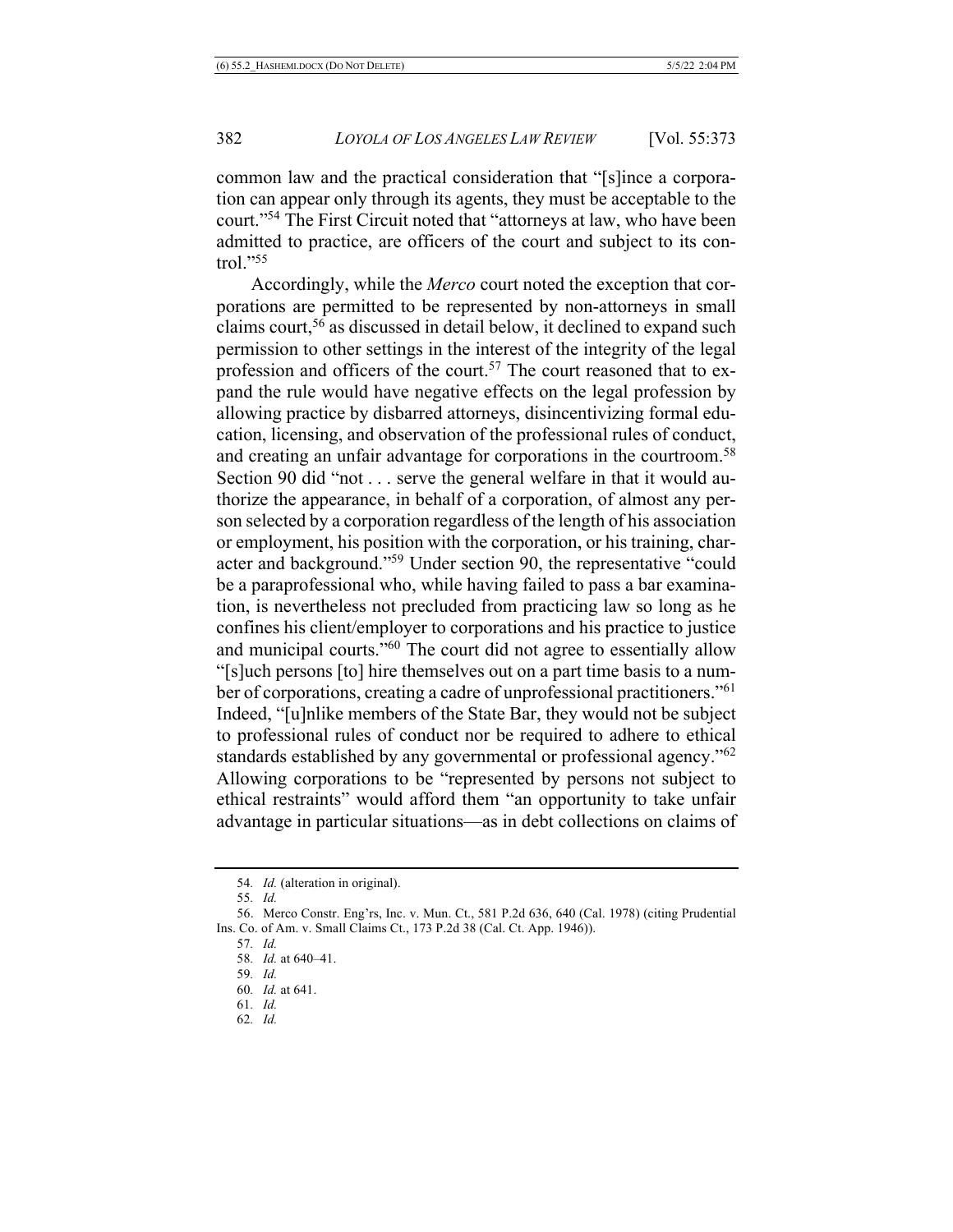little or no merit against persons of low income who are inclined to default even against such unmeritorious claims."63

#### IV. CURRENT EXCEPTIONS TO THE CALIFORNIA RULE

California's well-established rule for corporations is already subject to some exceptions. The current exceptions relate to small claims cases (for which an attorney actually *cannot* appear on behalf of a corporation), administrative proceedings, *de novo* appeals from administrative decisions, and judgment debtor examinations.

#### *A. The Small Claims Exception*

A small claims action in California is one where the amount of the demand does not exceed \$10,000, if the claim is brought by a natural person, and \$5,000, if the claim is brought by an entity.<sup>64</sup> Section 116.530 of the Code of Civil Procedure, formerly codified as Code of Civil Procedure section  $117(g)$ , states that "no attorney may take part" in the conduct or defense of a small claims action," except if the attorney is appearing to maintain or defend an action:

(1) By or against himself or herself;

(2) By or against a partnership in which he or she is a general partner and in which all the partners are attorneys; [or]

(3) By or against a professional corporation of which he or she is an officer or director and of which all other officers and directors are attorneys.<sup>65</sup>

Accordingly, section 116.540(a) states that "no individual other than the plaintiff and the defendant may take part in the conduct or defense of a small claims action."66 For a corporation, it "may appear and participate in a small claims action only through a regular employee, or a duly appointed or elected officer or director, who is employed, appointed, or elected for purposes other than solely representing the corporation in small claims court."67

In *Prudential Insurance Co. of America v. Small Claims Court*, 68 the court analyzed the statute prohibiting an attorney from appearing for a corporation in small claims court. There,

<sup>63</sup>*. Id.*

<sup>64.</sup> CAL. CIV. PROC. CODE §§ 116.220–.221 (West 2006 & Supp. 2021).

<sup>65.</sup> *Id.* § 116.530.

<sup>66.</sup> *Id.* § 116.540(a).

<sup>67.</sup> *Id.* § 116.540(b).

<sup>68.</sup> 173 P.2d 38 (Cal. Ct. App. 1946).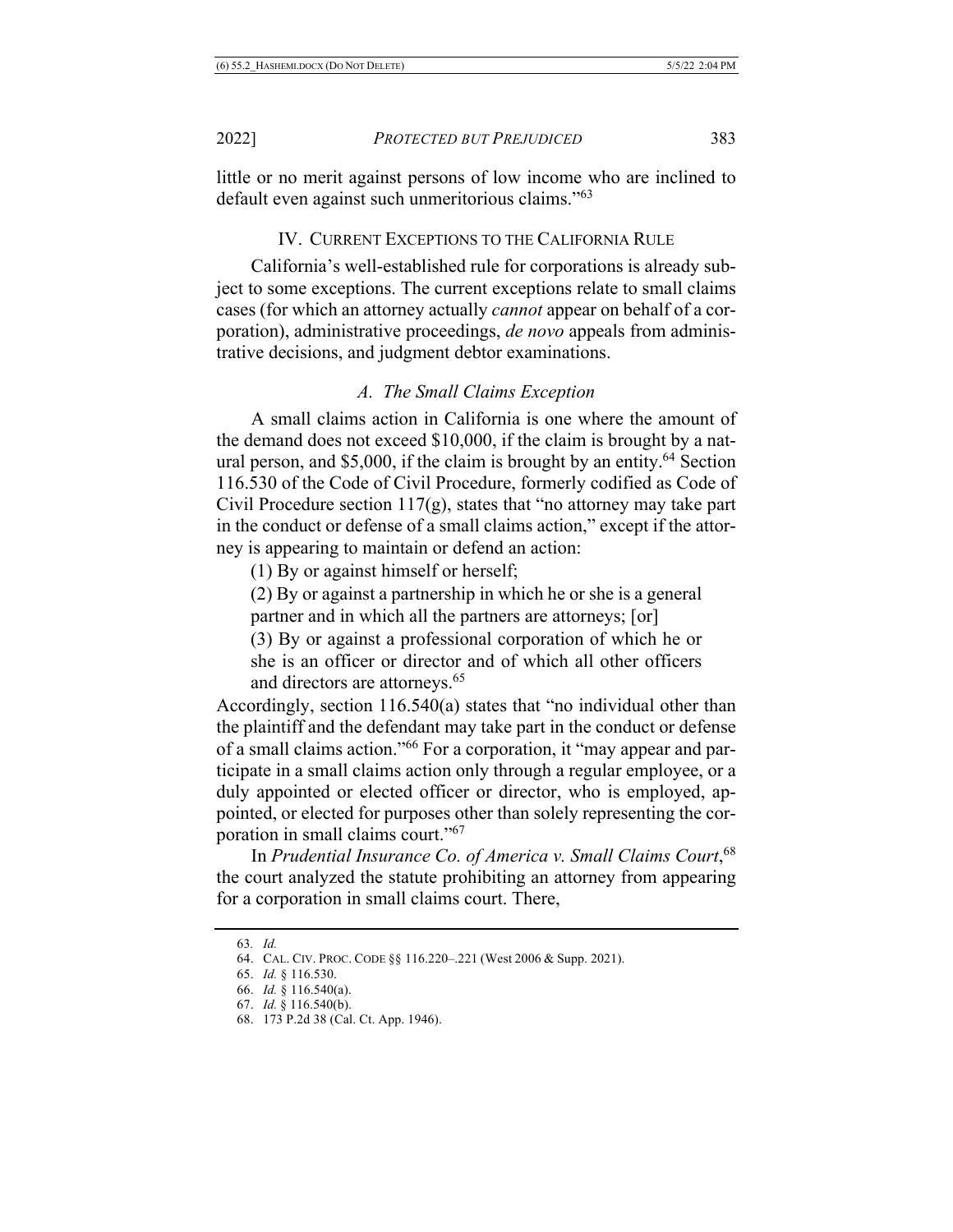Prudential Insurance Company of America appeal[ed] from a judgment of the Superior Court denying to appellant a writ of prohibition by which it sought to restrain the Small Claims Court of the City and County of San Francisco from proceeding with an action pending before it in which appellant was the defendant.<sup>69</sup>

The appellant was a New Jersey corporation conducting insurance business in California. The company had offices throughout California and regularly retained counsel in various cities in the state.<sup>70</sup> "In May of 1945 an action was commenced in the [s]mall [c]laims [c]ourt by a holder of a Prudential life policy with disability benefits naming appellant as defendant."71 By order that was served on the company's manager in San Francisco and agent for service of process in the state, "appellant was directed by the court to appear and answer on a specified date."72 The court explained that:

Before the date fixed in the order appellant specially appeared in the [s]mall [c]laims [c]ourt and moved to quash the service of summons, urging . . . that that court had no jurisdiction over appellant. The motion was denied, whereupon appellant sought a writ of prohibition in the [s]uperior [c]ourt. An alternative writ was issued and a full hearing had. The [s]uperior [c]ourt denied the application and appellant  $\ldots$  appealed.<sup>73</sup>

In the petition, the company asserted that its legal counsel was its only agent or representative in California with knowledge of all of the facts of the case or authority to appear on behalf of the company.<sup>74</sup> The trial court, however, found that the attorney's "only knowledge of the case [came] from having possession of the files of the company relating to the case, that he ha[d] no other knowledge of the facts, and that these files were forwarded to him by the eastern counsel of the company."75 The petition alleged that, because the small claims court would not permit the attorney to appear and defend the action, the

- 71*. Id.*
- 72*. Id.*
- 73*. Id.*
- 74*. Id.*
- 75*. Id.*

<sup>69</sup>*. Id.* at 38–39.

<sup>70</sup>*. Id.* at 39.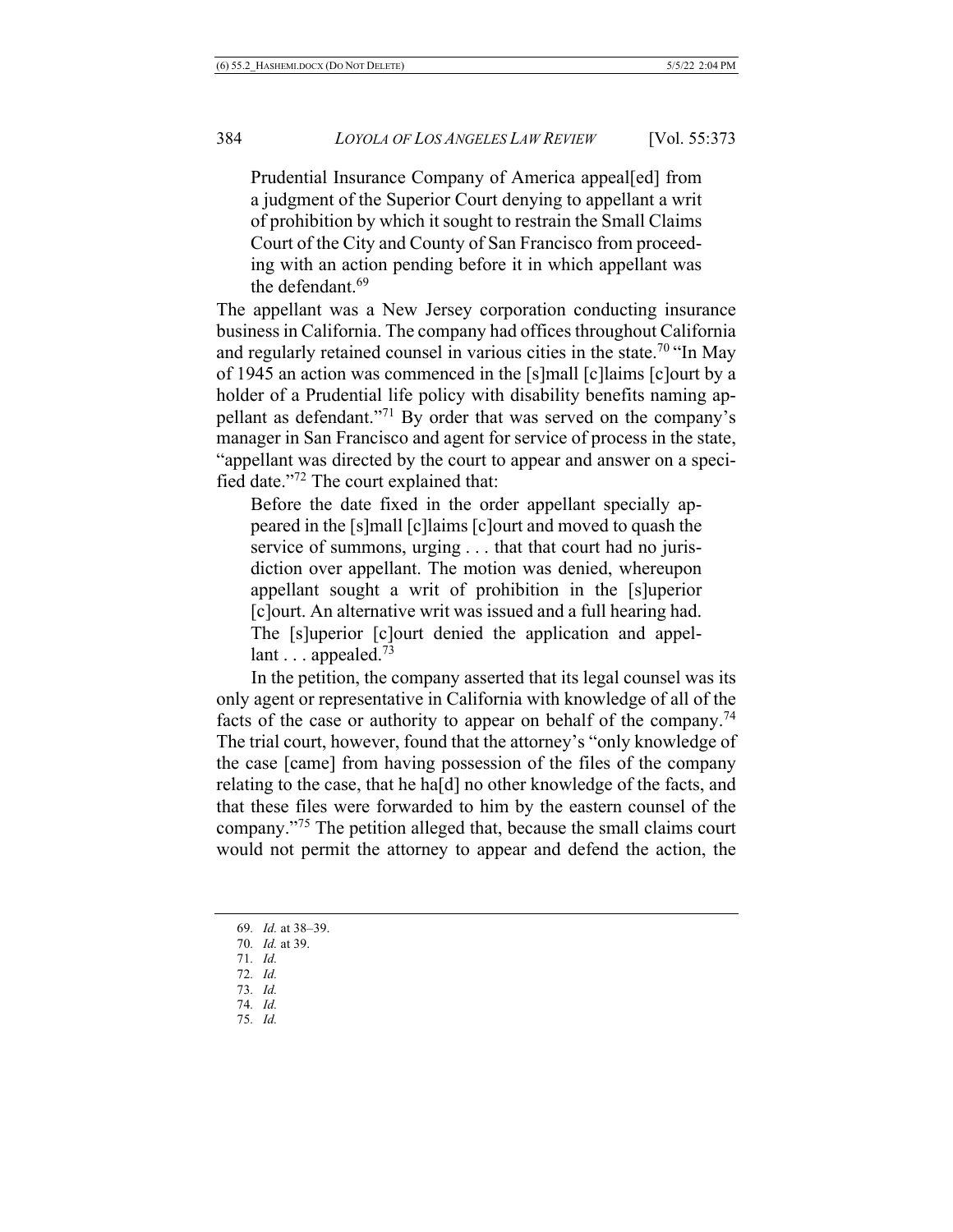court would deprive the company of its constitutional rights.<sup>76</sup> The court noted that "[t]he appeal present[ed] several interesting and difficult questions of first impression involving the constitutionality and interpretation of the statutes creating the [s]mall [c]laims [c]ourt, particularly as those statutes apply to corporations."77

"The first question presented [was] whether the prohibition against the appearance of lawyers renders  $\S 117g$  unconstitutional."<sup>78</sup> Appellant "urged that depriving a litigant of the right of counsel is a violation of due process."79 The court noted, "[t]here can be little doubt but that in both civil and criminal cases the right to a hearing includes the right to appear by counsel, and that the arbitrary refusal of such right constitutes a deprivation of due process."80 "But that does not mean that the legislature cannot create a Small Claims Court where informal hearings may be held without the assistance of counsel, as long as the right to appear by counsel is guaranteed in a real sense somewhere in the proceeding."<sup>81</sup> The court reasoned that, obviously, "the plaintiff cannot object, although he has no right of appeal, because he has elected to commence the action in the [s]mall [c]laims  $\lceil$ c $\lceil$ ourt."<sup>82</sup> If the plaintiff desires to have an attorney, then the plaintiff "can sue, even on these small claims, in the [j]ustices or [m]unicipal [c]ourts."83 "The defendant has no legal cause for complaint because if he is dissatisfied with the judgment of the [s]mall [c]laims [c]ourt he has a right of appeal to the [s]uperior [c]ourt where he is entitled to a trial *de novo*."84 "In that court he and the plaintiff can, of course, appear by counsel."85 The court concluded that the process "satisfies the due process requirement."86

The court went on to analogize the deprivation of an attorney in small claims court to the deprivation of a jury trial in small claims court or conciliation court, which had been upheld by the U.S.

- 83*. Id.*
- 84*. Id.*
- 85*. Id.*
- 86*. Id.*

<sup>76</sup>*. Id.*

<sup>77</sup>*. Id.*

<sup>78</sup>*. Id.* 79*. Id.*

<sup>80</sup>*. Id.* (first citing Roberts v. Anderson, 66 F.2d 874, 876 (10th Cir. 1933); then citing Powell v. Alabama, 287 U.S. 45, 69 (1932); then citing Cooke v. United States, 267 U.S. 517 (1925); and then citing Steen v. Bd. of Civ. Serv. Comm'rs, 160 P.2d 816, 822 (Cal. 1945)).

<sup>81</sup>*. Id.* at 40.

<sup>82</sup>*. Id.*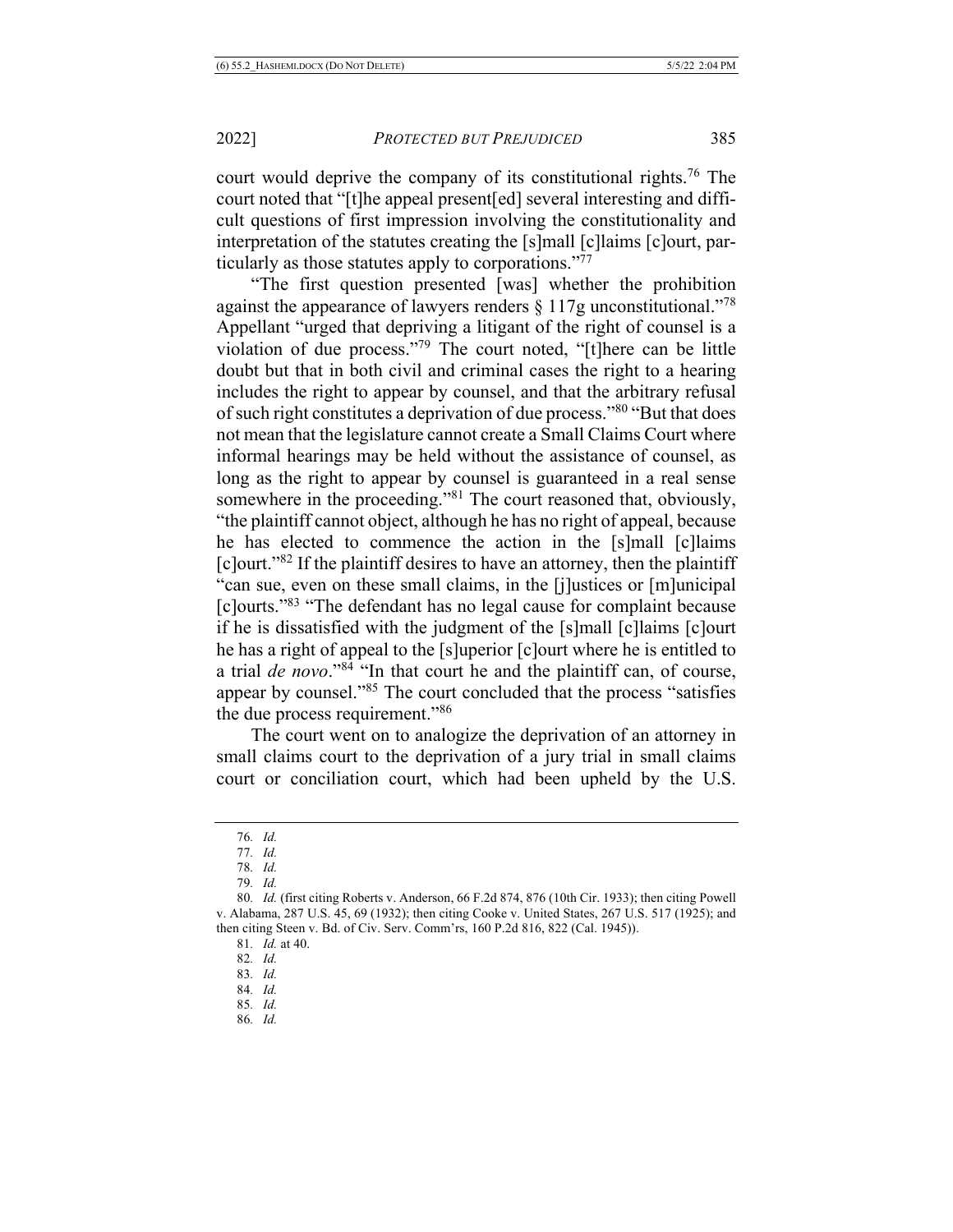Supreme Court in the leading case of *Capital Traction Co. v. Hof*. <sup>87</sup> In that case,

[i]t was there held that the right to a common-law jury trial as guaranteed by the seventh amendment to the United States Constitution was not violated by a statutory provision allowing the primary trial of civil cases of moderate amount by a justice of the peace with or without a non-common-law jury, where the statute also allowed the parties the right to appeal to a court of record where a common-law jury could be had.<sup>88</sup>

The court further noted that the same result was reached by the Supreme Court of Minnesota in *Flour City Fuel & Transfer Co. v. Young*, <sup>89</sup> which upheld "the constitutionality of the statute of that state creating the conciliation and small debtor's court, in which juries were barred."90 "The constitutional guaranty is satisfied if a party is afforded a jury trial on appeal though not in the tribunal of primary jurisdiction."91 In analogizing the cases, the court noted that "[c]ertainly the constitutional guaranty of a jury trial is as important as the constitutional right to appear and prosecute or defend by counsel."92 Therefore, "[i]f the one constitutional right is not violated as long as a jury trial may be had upon appeal, the right to an appeal where a trial *de novo* with counsel may be had satisfies the other constitutional requirement."93

The next question in the case was "whether the statutes applicable to such small claims courts apply to corporations, i.e., may they sue or be sued in such courts?"94 The court examined whether a corporation was a "person" within the meaning of section  $117(g)$ , which stated that "'[n]o attorney at law or other person than the plaintiff and defendant' shall take any part in the prosecution or defense of such litigation."95 While the court did acknowledge that the word "person" includes a corporation under California Code of Civil Procedure section 17, it focused on the appellant's argument that a "corporation is an artificial entity separate and distinct from its officers or agents, and since

93*. Id.*

<sup>87.</sup> 174 U.S. 1 (1899); *Prudential Ins. Co. of Am.*, 173 P.2d at 40.

<sup>88</sup>*. Prudential Ins. Co. of Am.*, 173 P.2d at 40.

<sup>89.</sup> 185 N.W. 934 (Minn. 1921).

<sup>90</sup>*. Prudential Ins. Co. of Am.*, 173 P.2d at 40.

<sup>91</sup>*. Id.* (quoting *Flour City*, 185 N.W. at 936).

<sup>92</sup>*. Id.*

<sup>94</sup>*. Id.* at 41.

<sup>95</sup>*. Id.* (quoting CAL. CIV. PROC. CODE § 117(g) (repealed 1990).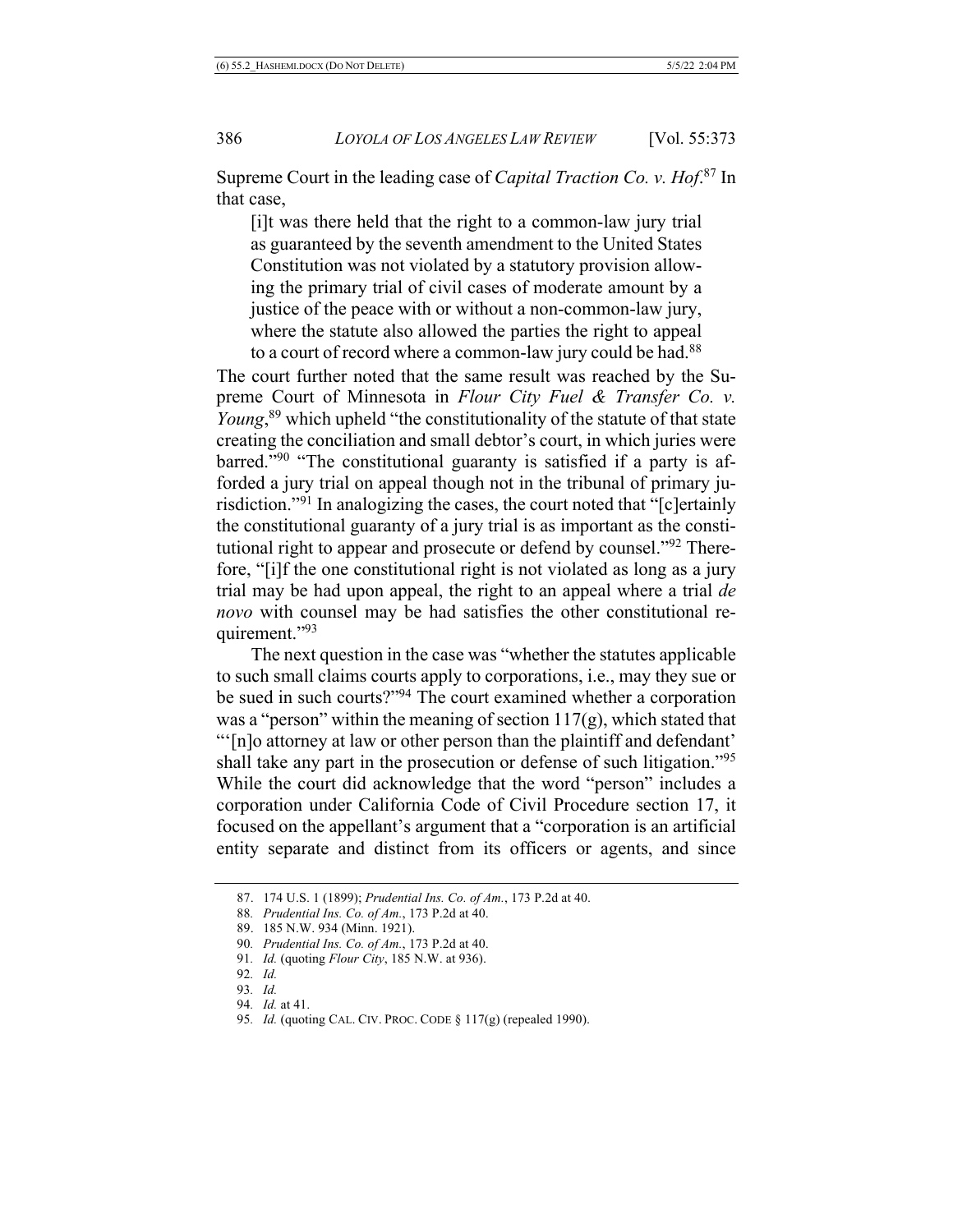[section] 117g prohibits any 'other person' than the plaintiff or defendant from appearing, if a corporation is a 'person' within the meaning of the section it is in fact prohibited from appearing at all."96 "In other words, it [wa]s argued that the officers, agents, representatives and employees of a corporation are 'other' persons within the meaning of section  $117g$ .<sup>"97</sup> The court reasoned that "[i]f this contention is sound the section would deprive corporations of the opportunity to appear and defend such actions, since the artificial entity cannot itself speak, and this would deprive corporations of due process."<sup>98</sup>

In denying this contention, the court stated that "[t]he legislature could not have intended such a strict and unreasonable construction of the words 'other person' in the section."99 The court explained that this is made apparent by various constitutional and statutory provisions.<sup>100</sup> It noted that:

Article XII, [section] 4 of the Constitution, provides, in part, that "all corporations shall have the right to sue and shall be subject to be sued, in all [c]ourts, in like cases as natural persons." Section 341(1) of the Civil Code provides that every corporation has power "to sue and be sued in any court." In 6A [California Jurisprudence], [page] 1378, [section] 805, the problem, amply supported by case authority, is discussed as follows: "The Code of Civil Procedure, § 17, declares that the word 'person' includes a corporation as well as a natural person. By that code the law of procedure is general and not divisible into special schemes of procedure, one where a corporation is a party and another where natural persons are parties." In the same volume at [page] 1380, [section] 806, it is stated: "Jurisdiction, which in its broad sense is the power to hear and determine, and in its applied sense is the power to hear and determine the particular case as regards the parties therein, exists over actions by or against corporations in the same cases, and to the same extent, and is to be acquired in the same ways, as over actions between natural persons. The jurisdiction of courts is not made to depend upon the

- 98*. Id.*
- 99*. Id.*
- 100*. Id.*

<sup>96</sup>*. Id.*

<sup>97</sup>*. Id.*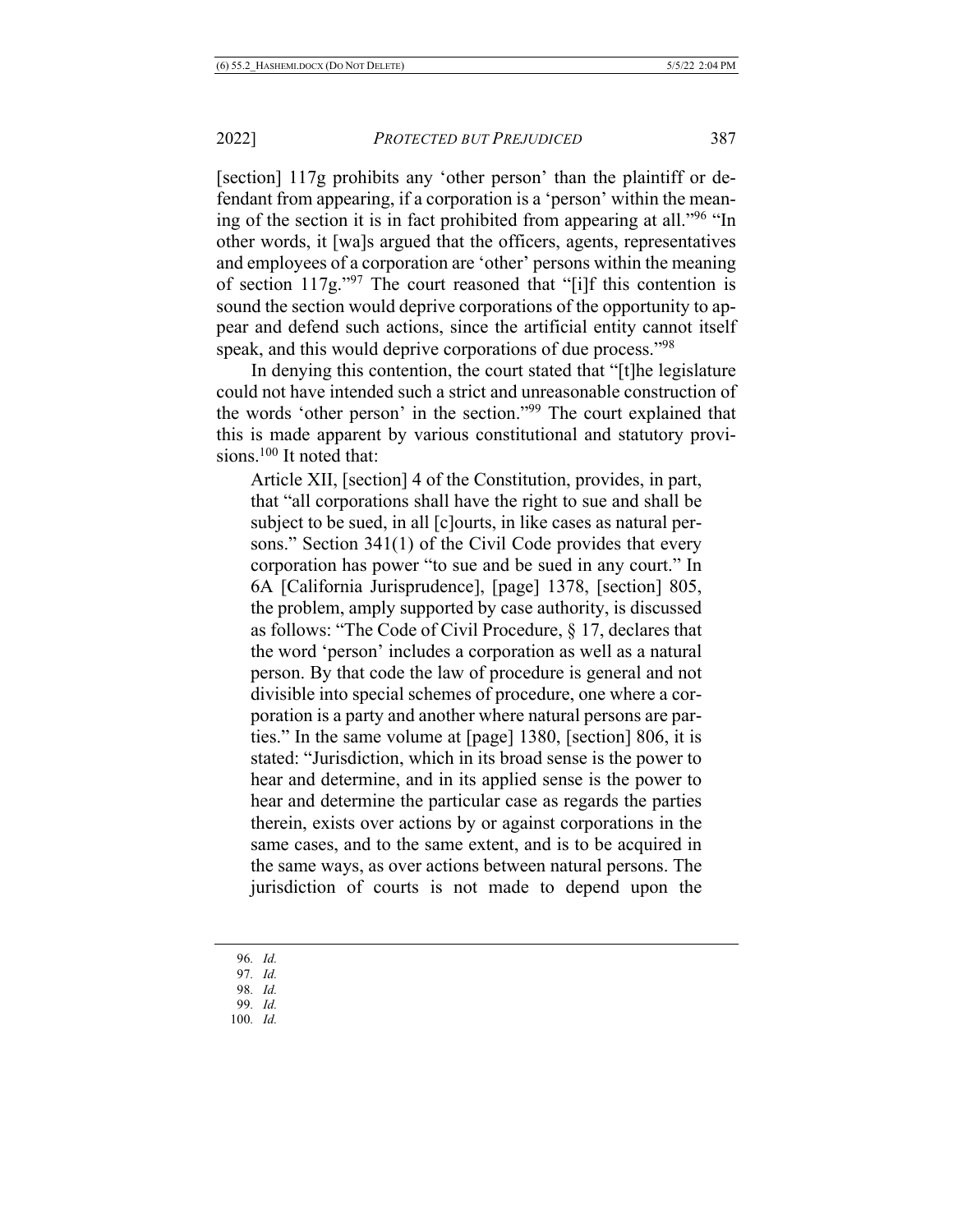incorporate character of the parties and the venue is not jurisdictional, if no objection be made that it is improper."101 The court concluded, therefore, that:

[W]hen [section] 117g provide[d] that only the plaintiff and defendant may prosecute or defend such actions, and prohibit[ed] any "other person" from so appearing, it did not intend to exclude, and by its language it [did] not exclude, a proper representative of the corporation from appearing or defending such actions. The contended for interpretation would disregard the provisions of the Constitution and the Civil Code above quoted. Since corporations can only appear through some natural person it is obvious that the proper natural person may appear to prosecute or defend such claims, and that such a proper person is not an "other person" excluded by [section]  $117g^{102}$ 

In consolidating this conclusion with California's well-established rule that a corporation must appear via counsel in litigation, the court noted that this rule involved "cases [that] dealt with courts of record and dealt with general common-law principles."<sup>103</sup> In other words, "[t]hey all resolve around the general rule that a corporation in the absence of statutory authority, even in its own behalf, cannot practice law."104 Accordingly, none of the cases "dealt with a statutory situation" as involved in the small claims context.<sup>105</sup> In such context, the court indicated that:

[Section] 117g . . . expressly confers on corporations, as well as on other persons, the right to prosecute or defend such actions. At the same time it denies to corporations as well as to other litigants the right to appear in such actions by attorneys. Since a corporation can only speak through a natural person, it is apparent, therefore, that [section] 117g must be interpreted as conferring on corporations the right to appear through some representative other than an attorney.<sup>106</sup>

- 105*. Id.*
- 106*. Id.*

<sup>101</sup>*. Id.*

<sup>102</sup>*. Id.* at 41–42.

<sup>103</sup>*. Id.* at 42.

<sup>104</sup>*. Id.*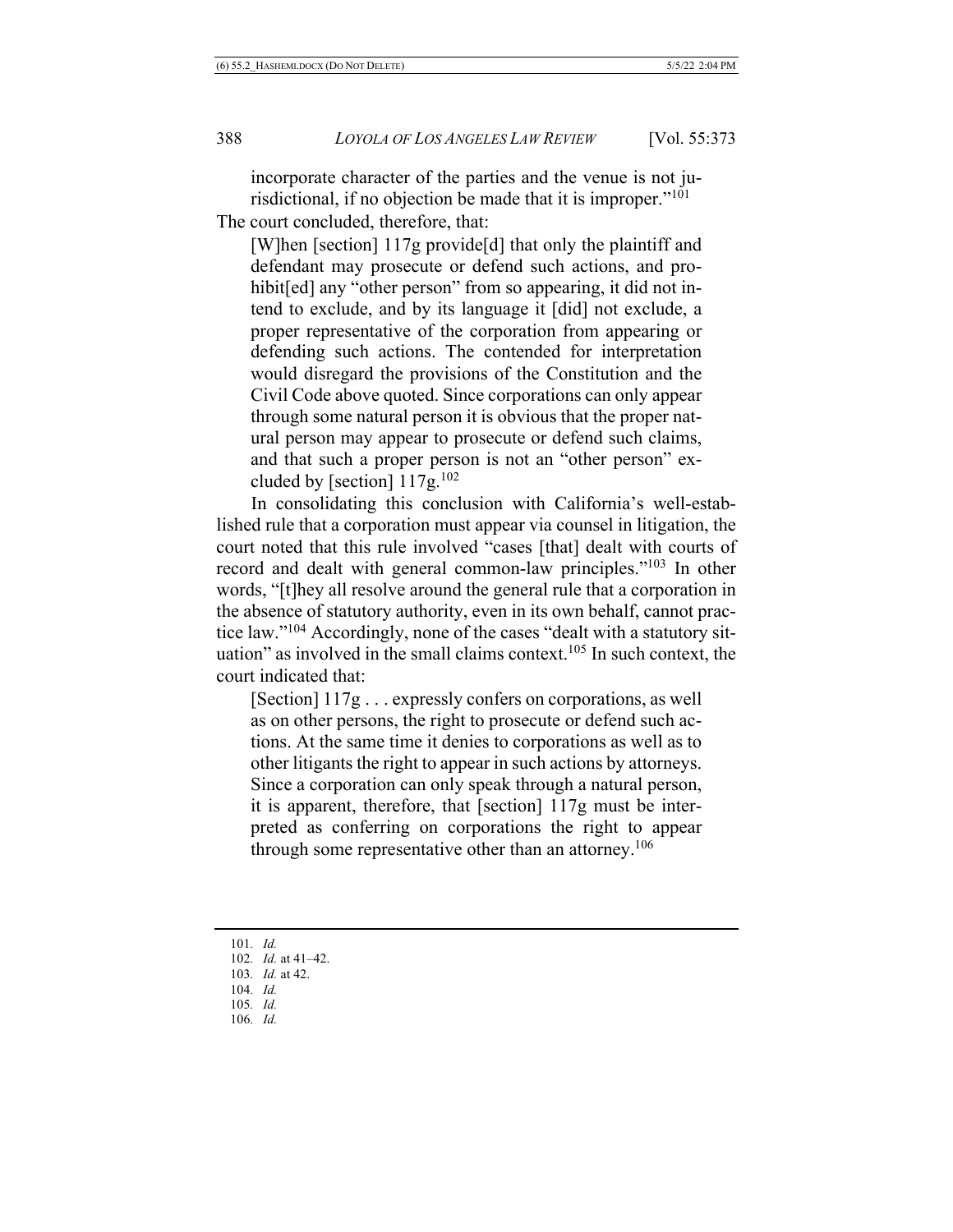That meant that in the context of small claims cases, "there is express statutory authorization for a corporation to appear *in propria persona* through some proper representative other than an attorney."107

After resolving the two issues, the court went on to determine "who is a proper representative that may lawfully appear in such cases."108 According to the court:

Obviously, the members of the board of directors and other officers should be permitted to so appear, and this is so whether or not they are attorneys. This follows because in such cases they are not appearing as an attorney but in their capacity as an officer, and represent the corporation in the same sense as an individual attorney may appear to defend or prosecute such actions as a plaintiff or defendant in such courts. In the present case the foreign corporation did not have an officer or member of its board in California. It did have, however, a manager of its life business, who was also its statutory agent for service of all legal process, in this state.<sup>109</sup>

The court reasoned that the manager "quite clearly, can appear on behalf of the corporation to defend the action."<sup>110</sup> But this did not answer the question as to "who else should be permitted to appear on behalf of the corporation," which the court noted "could well be a subject for legislative action."111 However,

[i]n the absence of such action it would appear just and proper that any regular employee, not directly employed as a lawyer, but whose duties give him peculiar knowledge of the facts of such cases, could appear to represent the corporation, and this is so whether or not he is an attorney. $112$ 

The court also answered the question of whether any "such a limitation on the corporate right to appear is unfair in that a large part of the time of busy and highly paid executives may be consumed in defending small claims asserted against their companies."113 In rejecting this position, the court reasoned that "[t]he same argument could be

- 107*. Id.*
- 108*. Id.*
- 109*. Id.*
- 110*. Id.*
- 111*. Id.*
- 112*. Id.*
- 113*. Id.*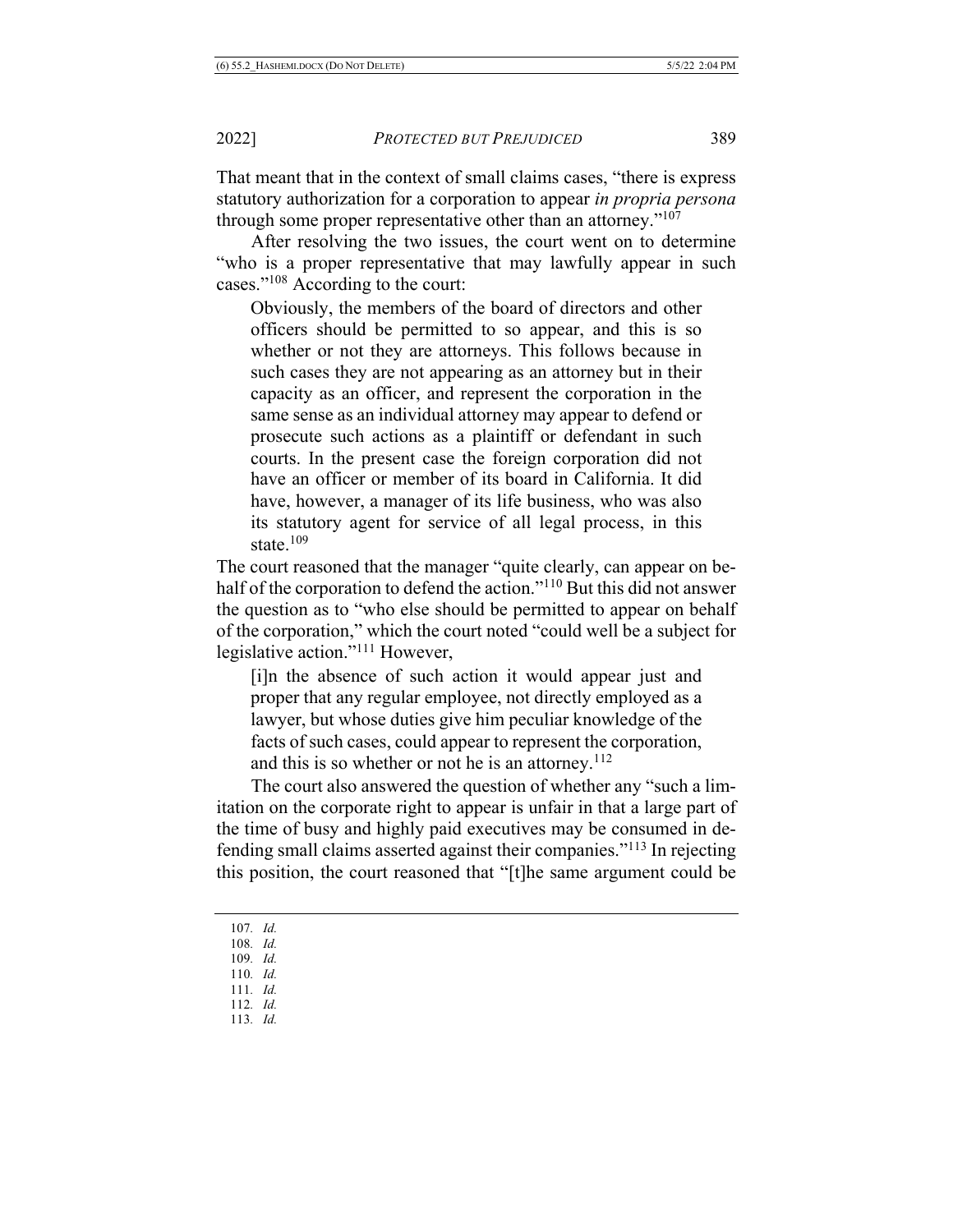made against forcing the individual to appear personally and thus consuming a portion of his valuable time that he might think could be more profitably spent elsewhere."114 The court concluded that "the legislature of this state, drawing on the experience of many European countries and of many American states, has determined that the social benefits to the poor litigant far outweigh the slight inconveniences to the wealthy one."115 The Court states that "[t]he determination of such a problem is for the legislature, and as long as that body stays within constitutional limitations, the courts cannot and should not interfere."<sup>116</sup>

#### *B. The Administrative Proceedings Exception*

An administrative proceeding is a non-judicial mechanism that is adjudicatory in nature in order to determine fault or wrongdoing.<sup>117</sup> In *Caressa Camille, Inc. v. Alcoholic Beverage Control Appeals Board*, <sup>118</sup> petitioner "Caressa Camille, Inc. . . . petitioned for judicial review of an order of the Alcoholic Beverage Control Appeals Board . . . affirming a decision of the Department of Alcoholic Beverage Control . . . revoking Caressa's liquor license for a bar it owns known as Joey's."<sup>119</sup> At the department's administrative hearing, where it revoked the corporation's license, the corporation was represented by its president, not by counsel.<sup>120</sup> The corporation sought an annulment of the order and decision on grounds that "the department lacked jurisdiction to proceed against Caressa's license because Caressa was not represented by counsel during the hearing."121 The court held that "the general common law rule in this state requiring corporations to be represented by counsel in proceedings before courts of record other than small claims courts does not extend to proceedings before administrative agencies and tribunals."122

In reaching this conclusion, the court noted that an administrative hearing does not take place in a "court of record" and that the general

- 118. 121 Cal. Rptr. 2d 758 (Ct. App. 2002).
- 119*. Id.* at 760.
- 120*. Id.* at 761.
- 121*. Id.* at 760.
- 122*. Id.*

<sup>114</sup>*. Id.*

<sup>115</sup>*. Id.* 116*. Id.* at 43.

<sup>117.</sup> 48 C.F.R. § 9.101 (2020).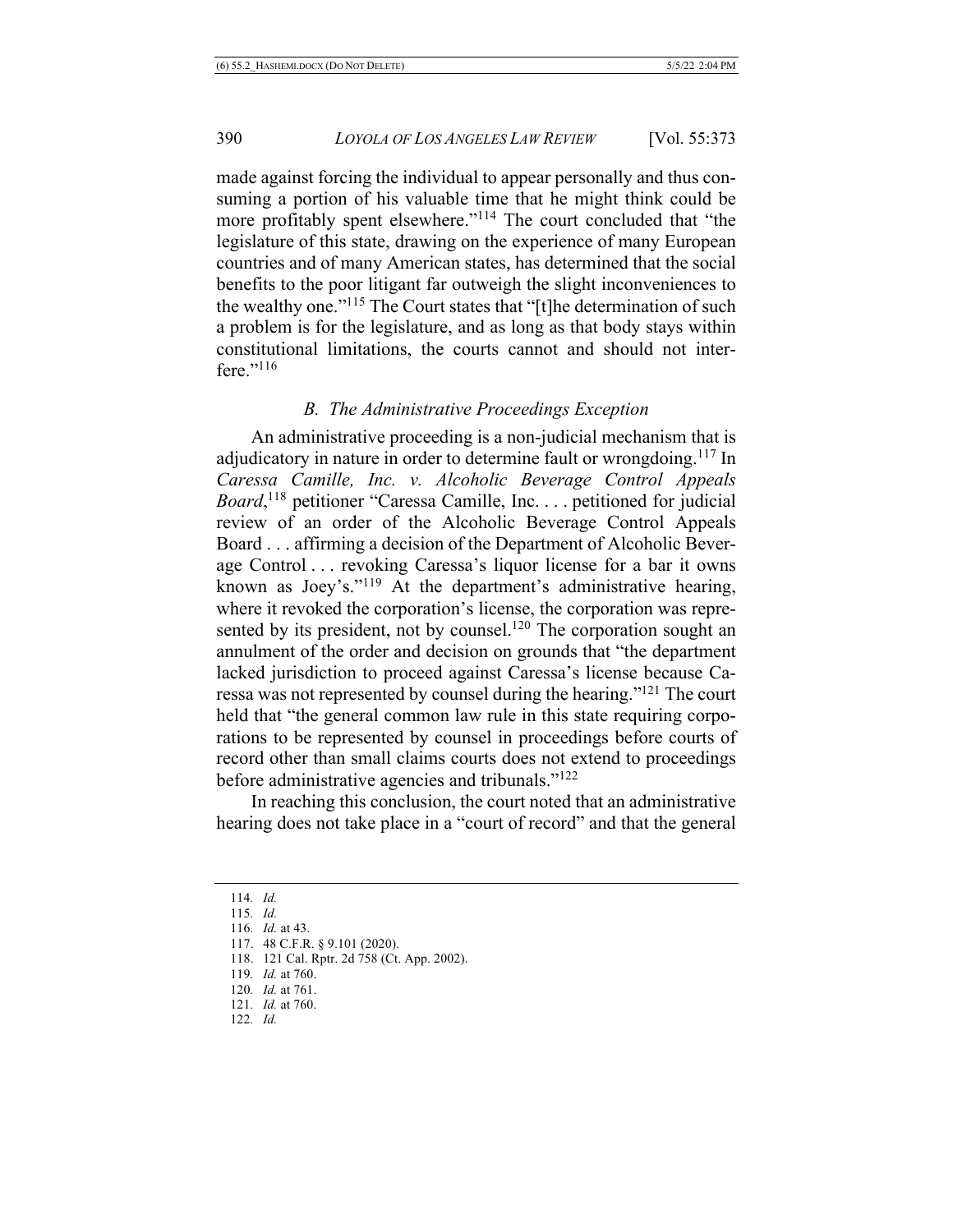rule only applied to "courts of records."123 The Court referred to Article VI, section 1 of the California Constitution, which states, "[t]he judicial power of this State is vested in the Supreme Court, courts of appeal, superior courts, and municipal courts, all of which are *courts of record*."124 While the California Constitution does confer limited judicial power to the Department of Alcoholic Beverage Control to revoke or suspend licenses for good cause, an administrative tribunal nevertheless is not defined as a "court of record."125 Unlike administrative tribunals, "courts of record are entitled to expect to be aided in resolution of contested issues by presentation of causes through qualified professionals rather than a lay person [sic]."126 For administrative proceedings, "those problems which are likely to arise when a lay[person] serves as the legal representative for a corporation in a proceeding in a court of record are greatly minimized in the more informal setting of a proceeding in a court which is not of record."127 The court further noted that "a decision rendered by an administrative body following a hearing at which a corporation was not represented by counsel would be voidable at the option of the opposing party, rather than void for lack of jurisdiction."<sup>128</sup>

#### *C. The Notice of Appeal from Administrative Ruling Exception*

Another exception to the general rule is that a nonlawyer agent of a corporation can file a notice of appeal from an administrative ruling to secure a de novo hearing in the trial court that is statutorily permitted.129 In *Rogers v. Sonoma County Municipal Court*, <sup>130</sup> a corporation filed a notice of appeal, through its president who was not an attorney, from an award of back wages by the Labor Commissioner pursuant to section 98.2 of the California Labor Code.<sup>131</sup> Thereafter, the "[p]etitioner, represented by the[L]abor [C]ommissioner, filed a motion to dismiss the appeal on the ground that the notice of appeal was not signed by a licensed attorney."132 The municipal court denied the

<sup>123</sup>*. Id.* at 765.

<sup>124</sup>*. Id.* (quoting CAL. CONST. art. VI, § 1).

<sup>125</sup>*. Id.*

<sup>126</sup>*. Id.* (citing Merco Constr. Eng'rs, Inc. v. Mun. Ct., 581 P.2d 636, 732 (Cal. 1978)).

<sup>127</sup>*. Id.* (alteration in original) (quoting Eckles v. Atlanta Tech. Grp., Inc., 485 S.E.2d 22, 25 (Ga. 1997)).

<sup>128</sup>*. Id.* (citing Jardine Ests., Inc. v. Koppel, 133 A.2d 1, 3 (N.J. 1957)).

<sup>129.</sup> Rogers v. Sonoma Cnty. Mun. Ct., 243 Cal. Rptr. 530, 531–32 (Ct. App. 1988).

<sup>130.</sup> 243 Cal. Rptr. 530.

<sup>131</sup>*. Id.* at 530–31.

<sup>132</sup>*. Id.* at 531.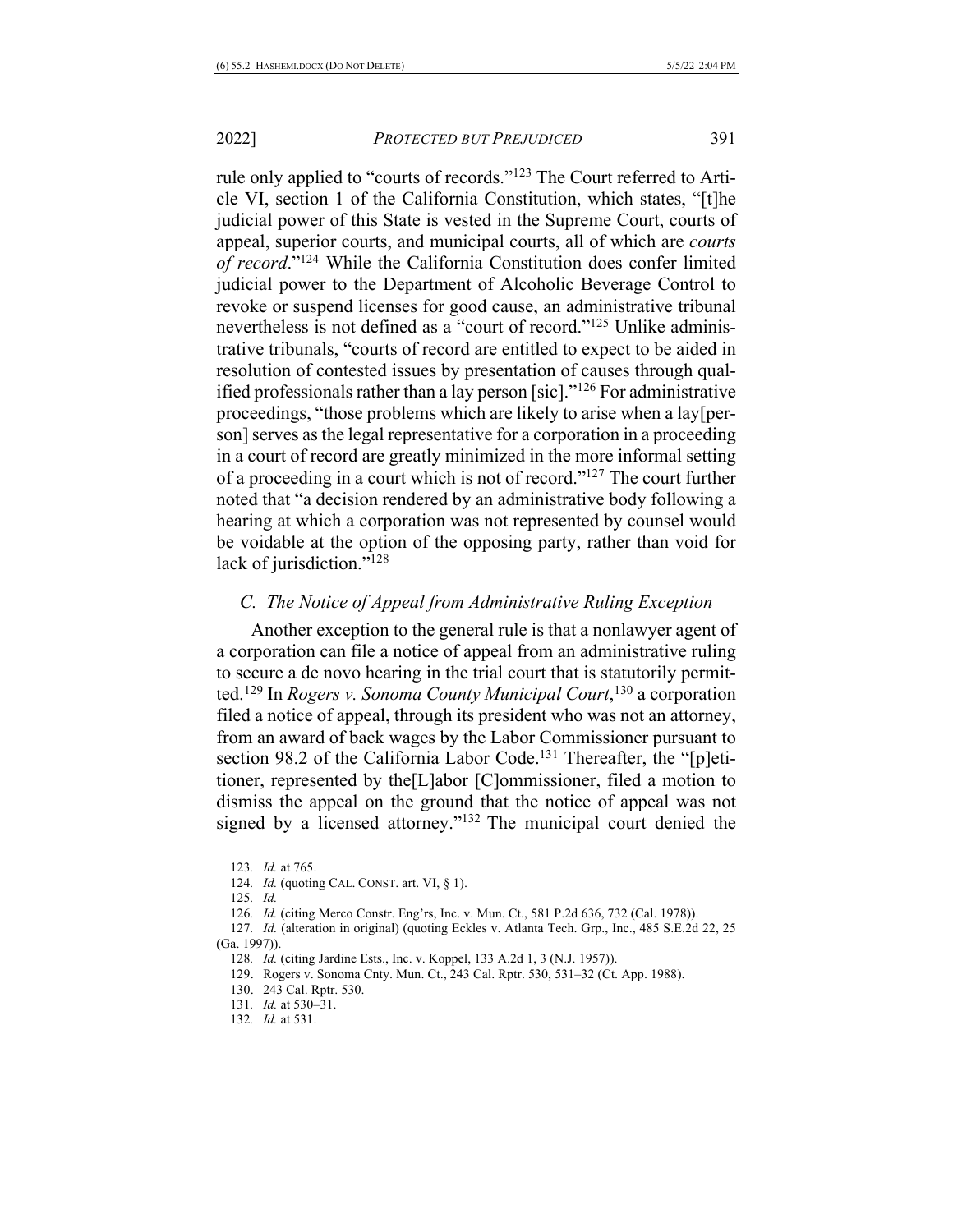motion, and the employee filed a petition for a writ of mandate with the superior court directing the municipal court to dismiss the appeal, but the superior court denied the petition.<sup>133</sup> The court of appeal treated the employee's appeal from the superior court's order denying such petition as a petition to the court of appeal for an extraordinary writ, but denied the writ.<sup>134</sup> The court held that the notice of appeal was filed in a valid manner, as an appeal from a decision of the Labor Commissioner differs from a conventional appeal in that it calls for a hearing de novo, and that a nonlawyer agent of a corporation may file a notice of appeal from an administrative ruling to secure a de novo hearing.<sup>135</sup> "Although the notice of appeal may, in a general sense, be thought of as an initial trial pleading," the court held that "any similarity with a usual civil complaint ends there," as its sole purpose is to give notice of the de novo hearing request.<sup>136</sup>

The petitioner argued that "since the notice of appeal triggers a de novo review in the municipal court, it operates as an initial pleading, and, as such, it can only be signed by an attorney."137 The court, however, indicated that

[a]lthough the notice of appeal may, in a general sense, be thought of as an initial trial pleading, any similarity with a usual civil complaint ends there. The notice of appeal is a form document which contains only the names of the parties and the dates of the administrative action. Its sole purpose is to give notice to the losing party of the de novo hearing request.138

The court concluded that the notice of appeal "requires no legal training or acumen to prepare and file" and "imparts no information to the opposing side which will affect the trial of the issues."139 Indeed, "[t]he legal position of the responding party cannot be prejudiced by anything contained in that document."140 "Generally, that party is not required to make any kind of a response in order to protect its rights, nor is the notice of appeal subject to a demurrer or motion to strike."<sup>141</sup>

133*. Id.* 134*. Id.* at 531, 533. 135*. Id.* at 531–32. 136*. Id.* at 532. 137. *Id.* 138*. Id.* 139*. Id.* 140*. Id.* 141*. Id.*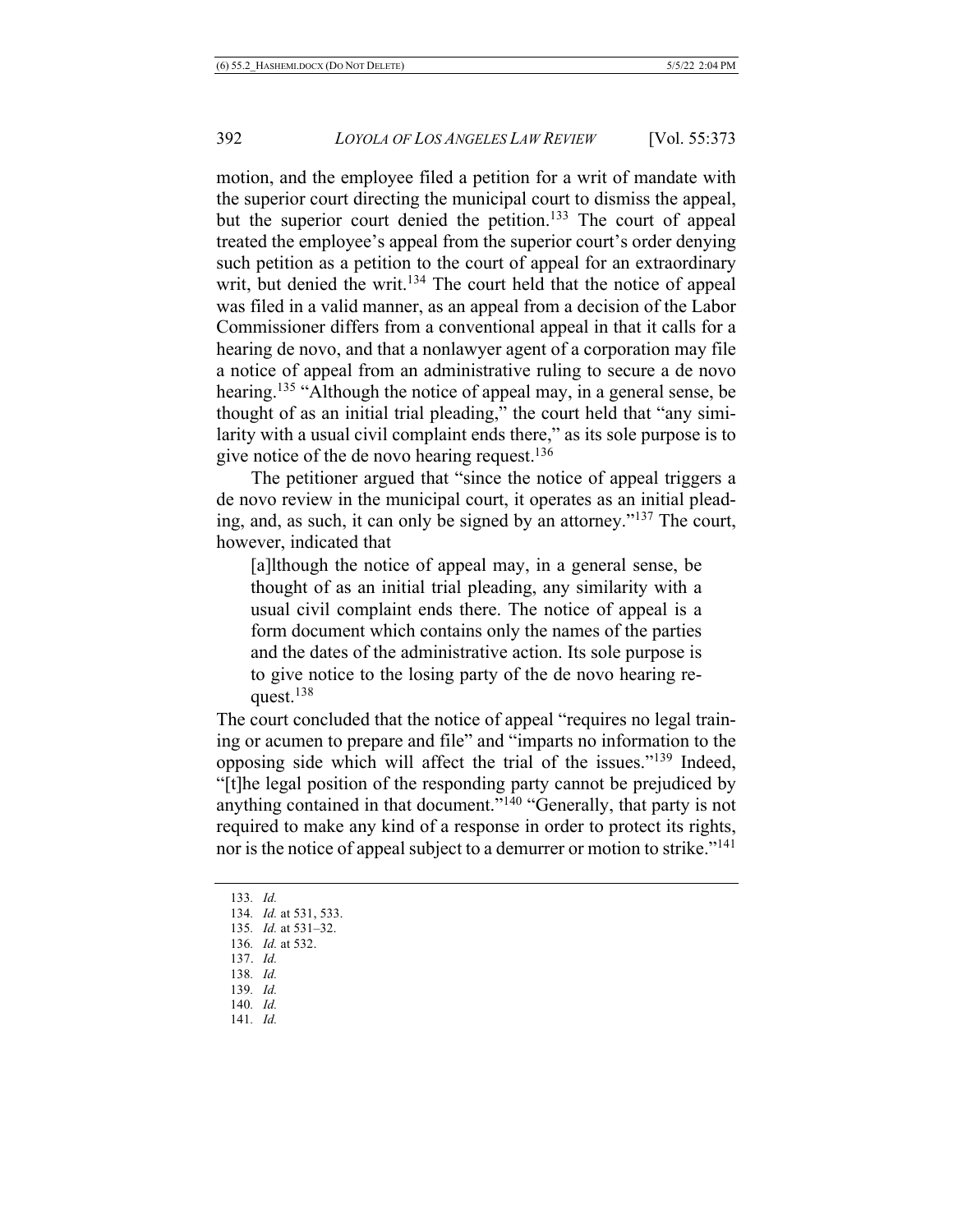Therefore, "[t]he corporate officer who signs the notice of appeal is not engaging in the practice of law."142

Accordingly, the court concluded that "[n]one of the harmful consequences of unlicensed law practice are evident" in the context of an appeal from an administrative ruling.<sup>143</sup> "[T]he client corporation is not prejudiced by the lack of legal education or experience of the officer, as it would be if he were permitted to appear in court on the corporation's behalf."144 There is also "no confusion aris[ing] because of unintelligible, untimely or inappropriate documents drawn by the layman; which is often a problem even when a natural person appears in propria persona."145

Contrarily, in *Paradise v. Nowlin*, <sup>146</sup> the California Court of Appeal deemed the defendant-appellant's notice of appeal "void by reason of the corporation's lack of power to represent itself in an action in court."147 There, the plaintiffs-respondents "moved to dismiss the appeal of defendant-appellant Federated Income Properties, Inc., a corporation, on the ground that appellant failed to pay the filing fee within 20 days after being notified by the clerk of the Supreme Court to pay the same."148 According to the court, there was a "more important reason for the dismissal of the appeal," that is, "that the defendant corporation filed the notice of appeal in the superior court and its opposition to the dismissal in th[e] [appellate] court in propria persona."<sup>149</sup> Although the corporation was represented by an attorney at the trial, the attorney's "services apparently terminated with the entry of judgment in favor of plaintiffs."150

In reaching its conclusion and dismissing the appeal, the court cited in part to the case of *Mullin-Johnson Co. v. Penn Mutual Life Insurance Co. of Philadelphia*. <sup>151</sup> While *Mullin-Johnson* did not involve a notice of appeal, its reasoning and citation in the *Paradise* case suggests that the filing of a notice of appeal qualifies as the act of "managing a case," which can only be performed by a member of the

142*. Id.*

- 143*. Id.*
- 144*. Id.*
- 145*. Id.*
- 146. 195 P.2d 867 (Cal. Ct. App. 1948).
- 147*. Id.* at 867.
- 148*. Id.*
- 149*. Id.* 150*. Id.*
- 151. 9 F. Supp. 175 (N.D. Cal. 1934).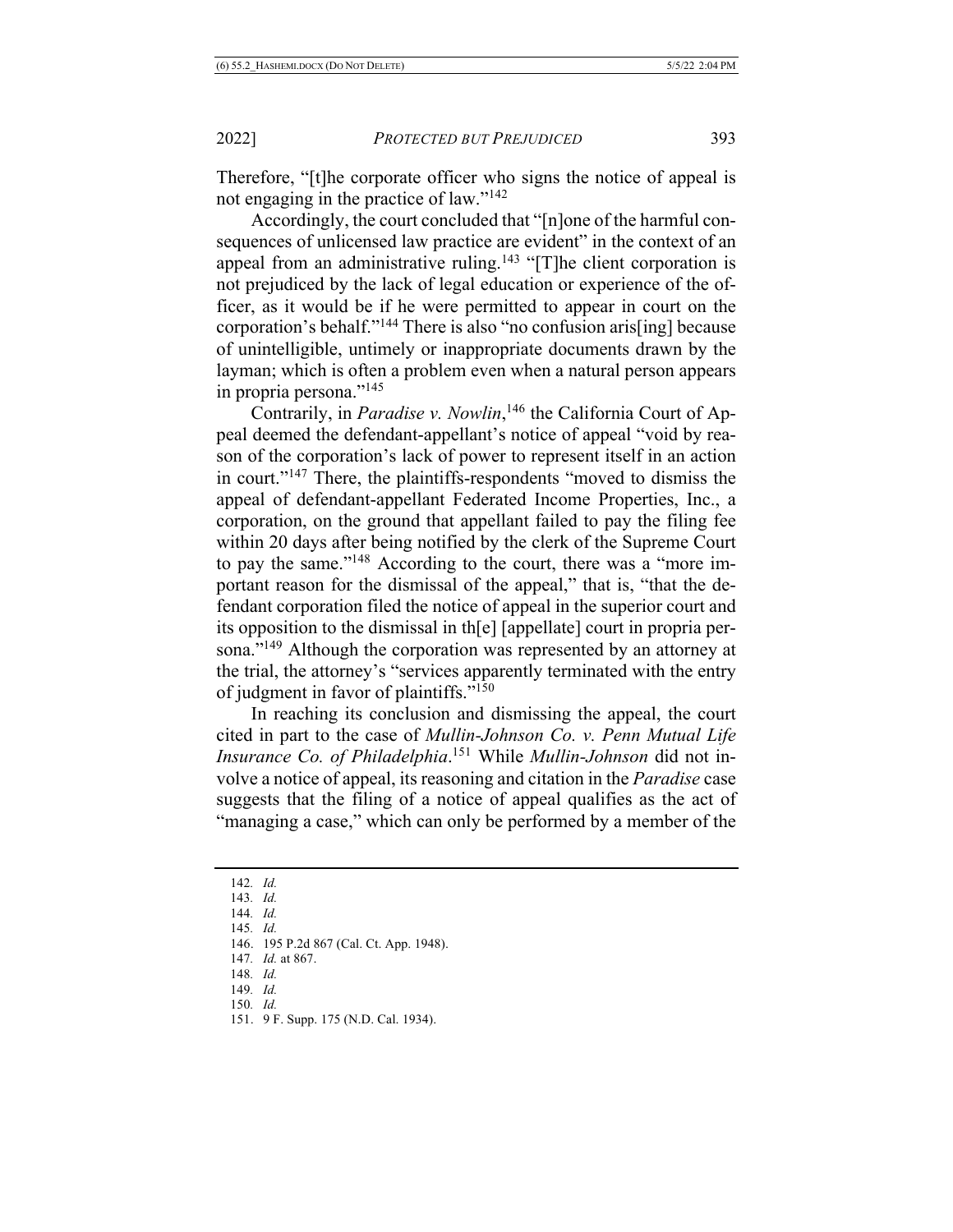state bar.152 In *Mullin-Johnson*, the District Court for the Northern District of California noted that "[i]t is settled in California that there are certain professional occupations which a corporation is functionally incapable of engaging in, such as the practice of the law."153 Therefore, the "[p]laintiff corporation [wa]s not, and could not be, a member of the bar of California."<sup>154</sup> The court noted, "[o]bviously plaintiff corporation could not plead and manage its case personally."<sup>155</sup>

#### *D. The Judgment Debtor Examination Exception*

Sections 708.110 *et seq*. of the California Code of Civil Procedure governs the rules for judgment debtor examinations. This is a formal court proceeding whereby a creditor obtains information for purposes of collecting on a judgment about a judgment debtor's sources of income and assets, such as personal property, real property, bank accounts, stocks, and investments. Section 708.150(d) states that "[a] corporation, partnership, association, trust, limited liability company, or other organization, whether or not a party, may appear at an examination through any authorized officer, director, or employee, whether or not the person is an attorney."156

In analyzing this statute, in its order that a third-party limited liability company appear for the examination, in its order that a thirdparty limited liability company appear for the examination, the United States District Court for the Southern District of California noted that the third party was "required to designate and produce a representative who is knowledgeable about Debtors' property for examination."<sup>157</sup> Similarly, in *Gutierrez v. Vantia Properties, LLC*,<sup>158</sup> the United States District Court for the Eastern District of California noted that because the judgment creditor did not specify an individual to appear in the examination proceeding in their application, the judgment debtor LLC was required to "designate to appear and be examined one or more

<sup>152</sup>*. Paradise*, 195 P.2d at 868; *see also Mullin-Johnson*, 9 F. Supp. at 175 (adjudicating whether a corporation may file a previously-dismissed state court complaint in federal court and holding it could not because a corporation cannot plead and manage its own case personally or through an agent who is not licensed to practice law).

<sup>153</sup>*. Mullin-Johnson*, 9 F. Supp. at 175.

<sup>154</sup>*. Id.*

<sup>155</sup>*. Id.*

<sup>156.</sup> CAL. CIV. PROC. CODE § 708.150(d) (West 2009 & Supp. 2021).

<sup>157.</sup> Gavrieli Brands LLC v. Soto Massini (USA) Corp., No. 20-MC-01221, 2020 WL 7226169, at \*2 (S.D. Cal. 2020).

<sup>158.</sup> No. 13-cv-00642, 2015 U.S. Dist. LEXIS 18164 (E.D. Cal. Feb. 12, 2015).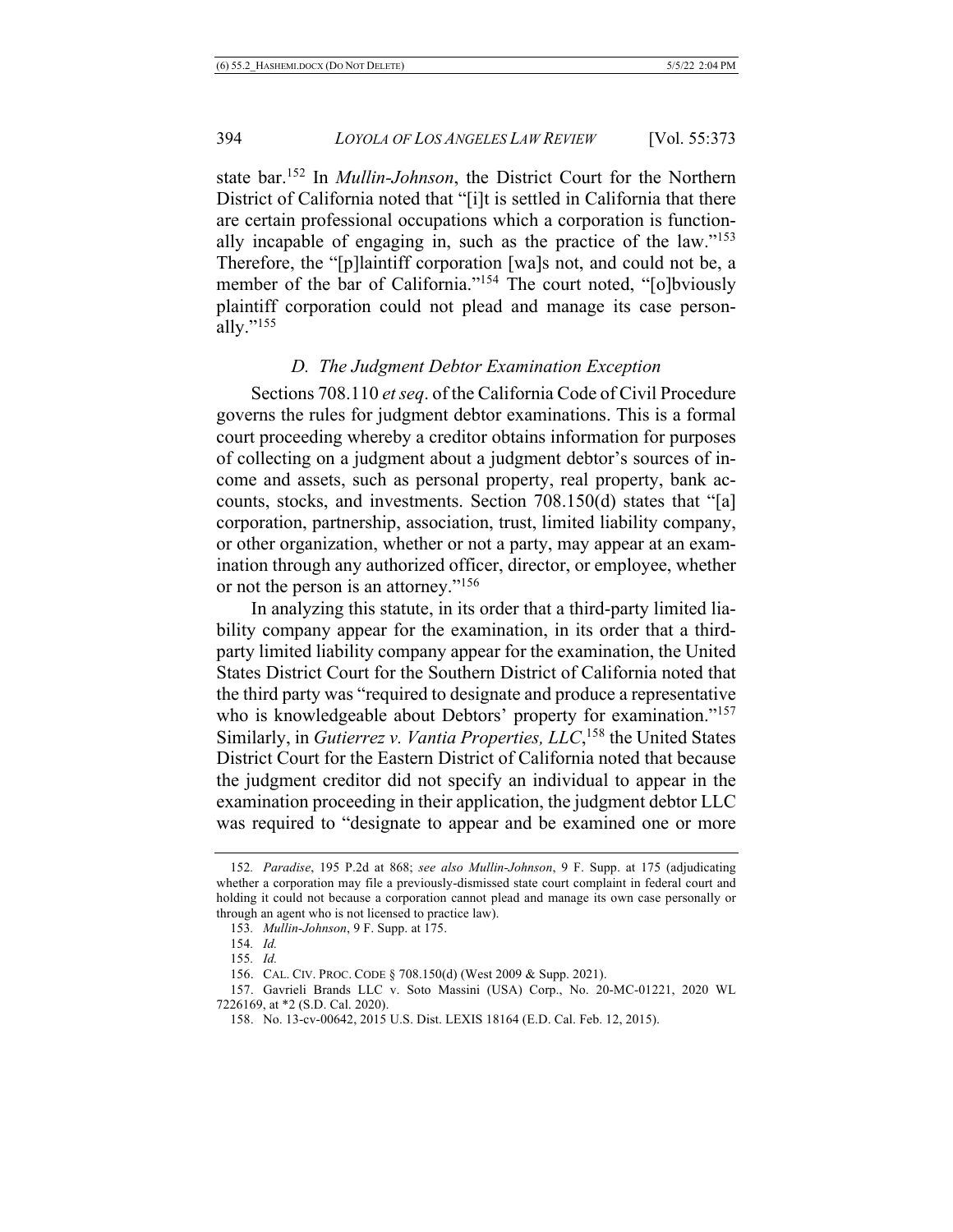officers, directors, managing agents, or other persons who [were] familiar with its property and debts."<sup>159</sup>

#### V. EFFECTS OF NON-ATTORNEY FILINGS

The case of *Paradise v. Nowlin*, whereby the court dismissed the appeal when the corporate appellant's notice of appeal was filed in propria persona, was decided when "there was no uniform rule regarding the consequence of a corporation's failure to be represented by an attorney."160 Since *Paradise*, there has since been a trend toward lenience.161 In *CLD Construction v. City of San Ramon*, <sup>162</sup> decided in 2004, the California Court of Appeal noted that "[i]n federal courts there has been a consistent pattern during the last 40 years to dismiss a corporation that initially appears via a nonattorney officer or shareholder only after the corporation has been given a reasonable time to secure counsel."163 For example, in *Gamet v. Blanchard*, <sup>164</sup> after "a nonlawyer shareholder/director noticed an appeal on behalf of the corporation[,] . . . [w]ithout any mention of *Paradise*, the Court of Appeal, Fourth District, Division Three, notified the corporation that its appeal would be dismissed unless it retained counsel, which it did."165

Accordingly, since *Paradise,* where a non-attorney files pleadings on behalf of a corporation, the court should "liberally" grant leave to amend the pleadings where a "defect raised by a motion to strike or by a demurrer is reasonably capable of cure."166 In *CLD Construction v. City of San Ramon*, the plaintiff CLD Construction, Inc. ("CLD") filed a complaint against the defendant for breach of contract, appearing "pro per," which was signed by the president of CLD, a non-lawyer.167 Nearly two months after the original filing, CLD filed a substitution of attorney that was executed by its president and which substituted a lawyer as its attorney of record.<sup>168</sup> The defendant "moved to strike CLD's complaint in its entirety on the grounds a corporation

- 166. *Id.* at 558.
- 167*. Id.* at 556–57.
- 168*. Id.* at 557.

<sup>159.</sup> Order for Appearance and Examination of Judgment Debtor Vantia Properties at 3, Gutierrez v. Vantia Props, No. 13-cv-00642 (E.D. Cal. Feb. 12, 2015), ECF No. 50 (quoting CAL. CIV. PROC. CODE § 708.150(a) (West 2009 & Supp. 2021)).

<sup>160.</sup> CLD Constr., Inc. v. City of San Ramon, 16 Cal. Rptr. 3d 555, 559 (Ct. App. 2004).

<sup>161</sup>*. Id.*

<sup>162.</sup> 16 Cal. Rptr. 3d 555.

<sup>163</sup>*. Id.* at 559.

<sup>164.</sup> 111 Cal. Rptr. 2d 439 (Ct. App. 2001).

<sup>165</sup>*. CLD Constr., Inc.*, 16 Cal. Rptr. at 560.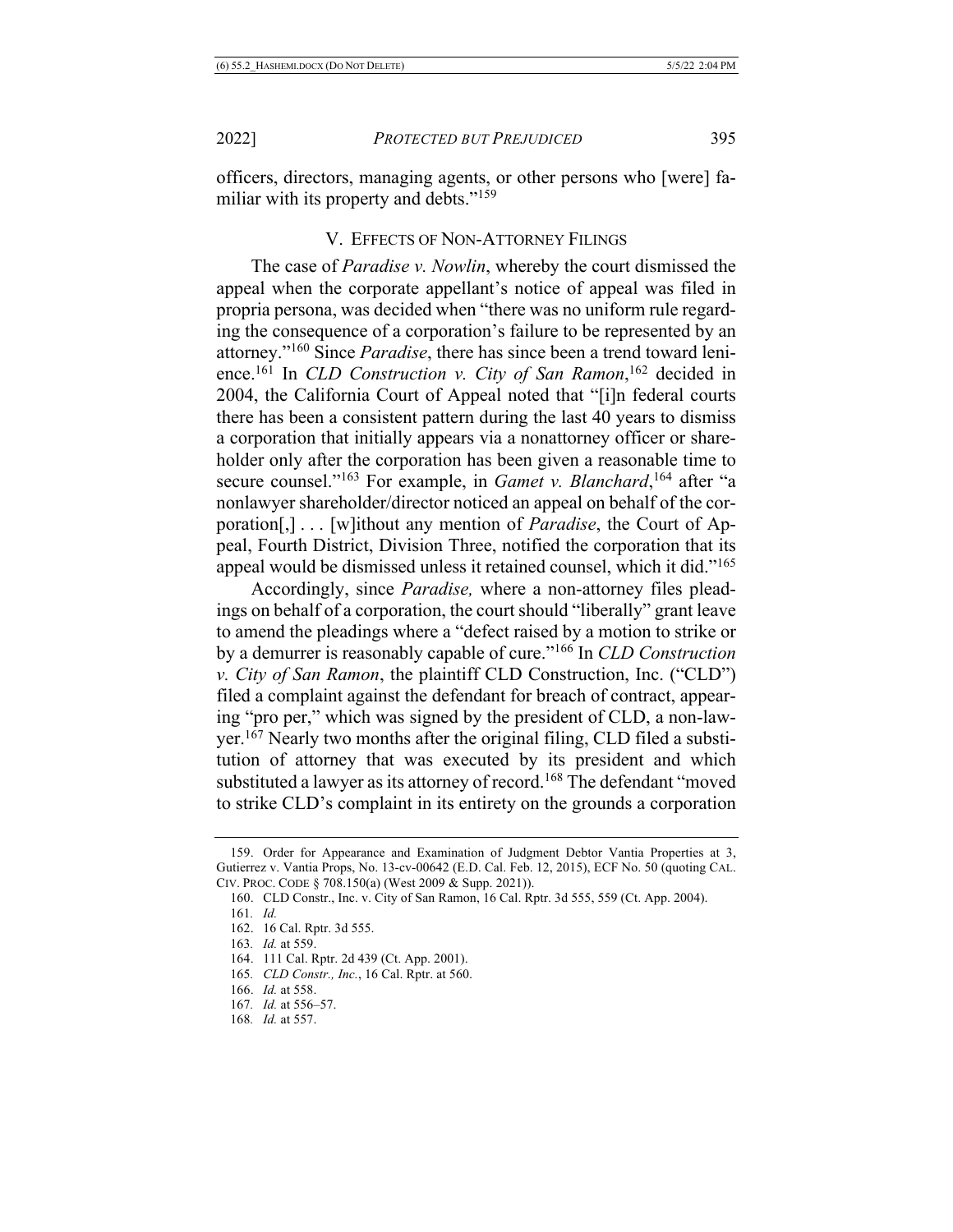cannot file a pleading in propria persona."169 Alternatively, the defendant "demurred on the grounds the court lacked subject matter jurisdiction because a complaint filed in propria persona on behalf of a corporation is void, and no valid complaint was filed within the requisite six months."<sup>170</sup> "The trial court granted the motion to strike without leave to amend" on the basis that "CLD's complaint was filed by a corporation without legal representation" and therefore "was a 'nullity."<sup>171</sup> "The trial court reasoned that because the substitution of attorney . . . occurred after the statute of limitations for filing the complaint had run, the court lacked 'original jurisdiction.' It then dismissed the action with prejudice, and entered judgment and awarded costs to the [defendant]."172

On appeal, the corporation-appellant argued that the trial court erred in granting the motion to strike without leave to amend.<sup>173</sup> In reversing the trial court's ruling, the court of appeal referred to the well-established rule that courts should "liberally" grant leave to amend pleadings where a "defect raised by a motion to strike or by a demurrer is reasonably capable of cure." $1^{74}$  That is because "[p]leading[s] may only be stricken upon terms . . . that are 'just.'"175 The court reasoned that if "the defect raised by a motion to strike or by demurrer is reasonably capable of cure, 'leave to amend is routinely and liberally granted to give the plaintiff a chance to cure the defect in question."<sup>176</sup> "It is generally an abuse of discretion to deny leave to amend, because the drastic step of denial of the opportunity to correct the curable defect effectively terminates the pleader's action."177 "[T]he absence of legal representation at the threshold step of a lawsuit—filing the complaint—rarely prejudices the opposing party."<sup>178</sup> "To the extent the opposing party is burdened by having to bring a motion to strike the complaint of a corporation not represented by counsel, the court, as a condition for granting leave to amend, may

- 170*. Id.*
- 171*. Id.*
- 172*. Id.*

- 174. *Id.* at 558.
- 175. *Id.*

- 177*. Id.*
- 178*. Id.* at 561.

<sup>169</sup>*. Id.*

<sup>173</sup>*. See id.* at 562.

<sup>176</sup>*. Id.* (quoting Price v. Dames & Moore, 112 Cal. Rptr. 2d 65, 69 (Ct. App. 2001)).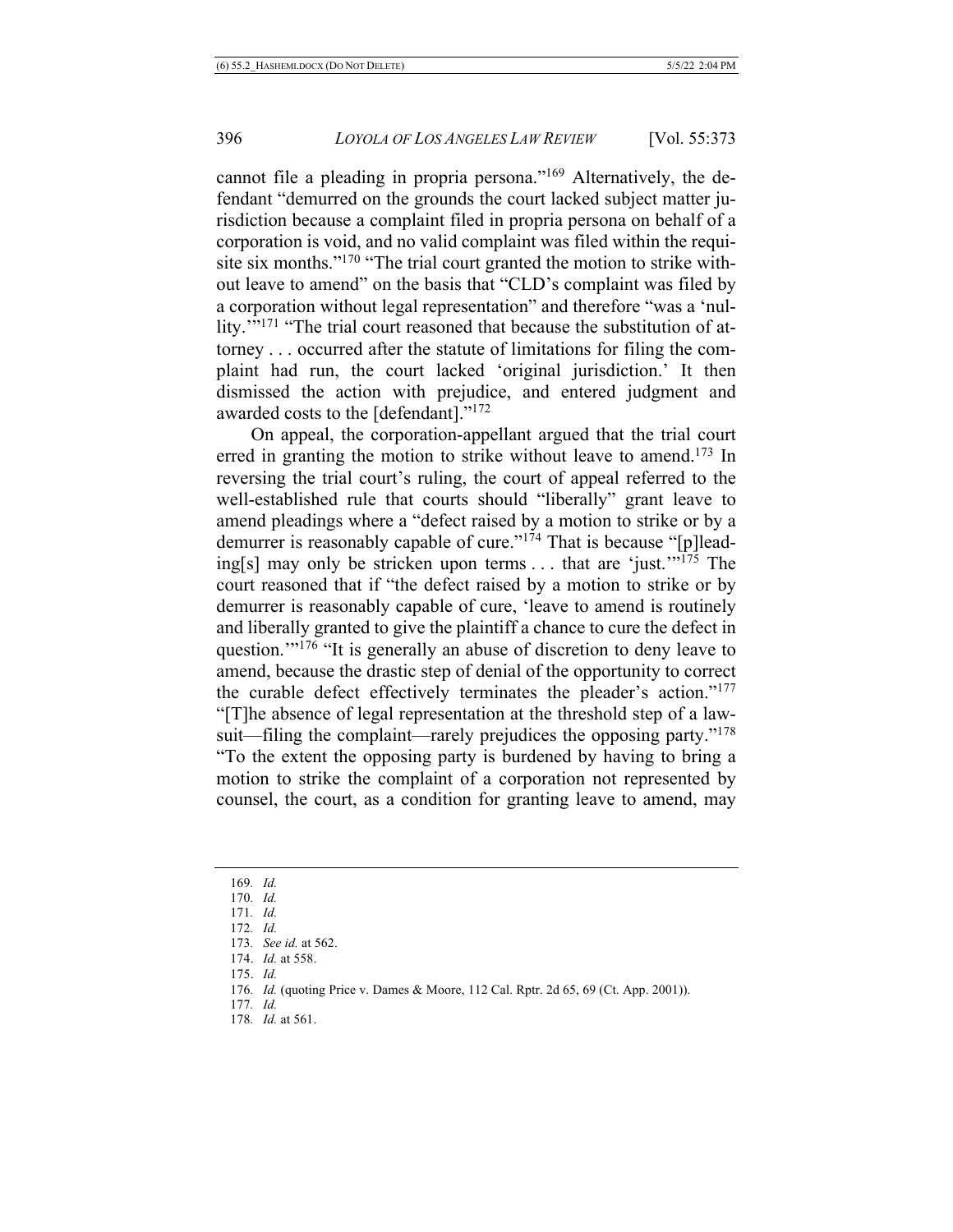order the corporation to pay the opposing party's expenses for bringing the motion."179

The court went on to cite to various cases that set forth exceptions to the rule that a corporation must always be represented by an attorney in California courts.180 This included the small claims exception, the administrative proceedings exception, and the appeal from an administrative ruling exception.181 Considering the "increasing acceptance of the view that representation of the corporation by an attorney is not an absolute prerequisite to the court's fundamental power to hear or determine a case," the court concluded that "it is more appropriate and just to treat a corporation's failure to be represented by an attorney as a defect that may be corrected."182 The holding aligned with the policies that "in furtherance of justice, complaints are to be liberally construed  $(\S 452)$  and disputes should be resolved on their merits."<sup>183</sup> "To deem a pleading void because the corporation on whose behalf it was filed, although statutorily authorized to be a party, did not have an attorney sign the pleading, elevates the attorney to a role akin to that of an indispensable party."184 Moreover, the court's flexibility in no way served to impair "the court's ability to assure that trained legal professionals participate[d] in the presentation of the corporation's case . . . [and] the court retain[ed] authority to dismiss an action if an unrepresented corporation d[id] not obtain counsel within reasonable time."185

#### VI. EFFECTS OF ATTORNEY WITHDRAWALS

Counsel for a corporation may seek to withdraw from representation during the litigation "without offending the rule against corporate self-representation."<sup>186</sup> Indeed, "[t]he ban on corporate self-representation does not prevent a court from granting a motion to withdraw as attorney of record, even if it leaves the corporation without representation."<sup>187</sup> In the case of uncooperative corporate clients, granting a motion to withdraw "put[s] extreme pressure on [the corporation] to

181*. Id.*

- 184*. Id.*
- 185*. Id.*

<sup>179</sup>*. Id.*

<sup>180</sup>*. Id.* at 560.

<sup>182</sup>*. Id.* at 560–61 (emphasis omitted).

<sup>183</sup>*. Id.* at 561.

<sup>186.</sup> Thomas G. Ferruzzo, Inc. v. Superior Ct., 163 Cal. Rptr. 573, 575 (Ct. App. 1980).

<sup>187.</sup> Gamet v. Blanchard, 111 Cal. Rptr. 2d 439, 444 n.5 (Ct. App. 2001).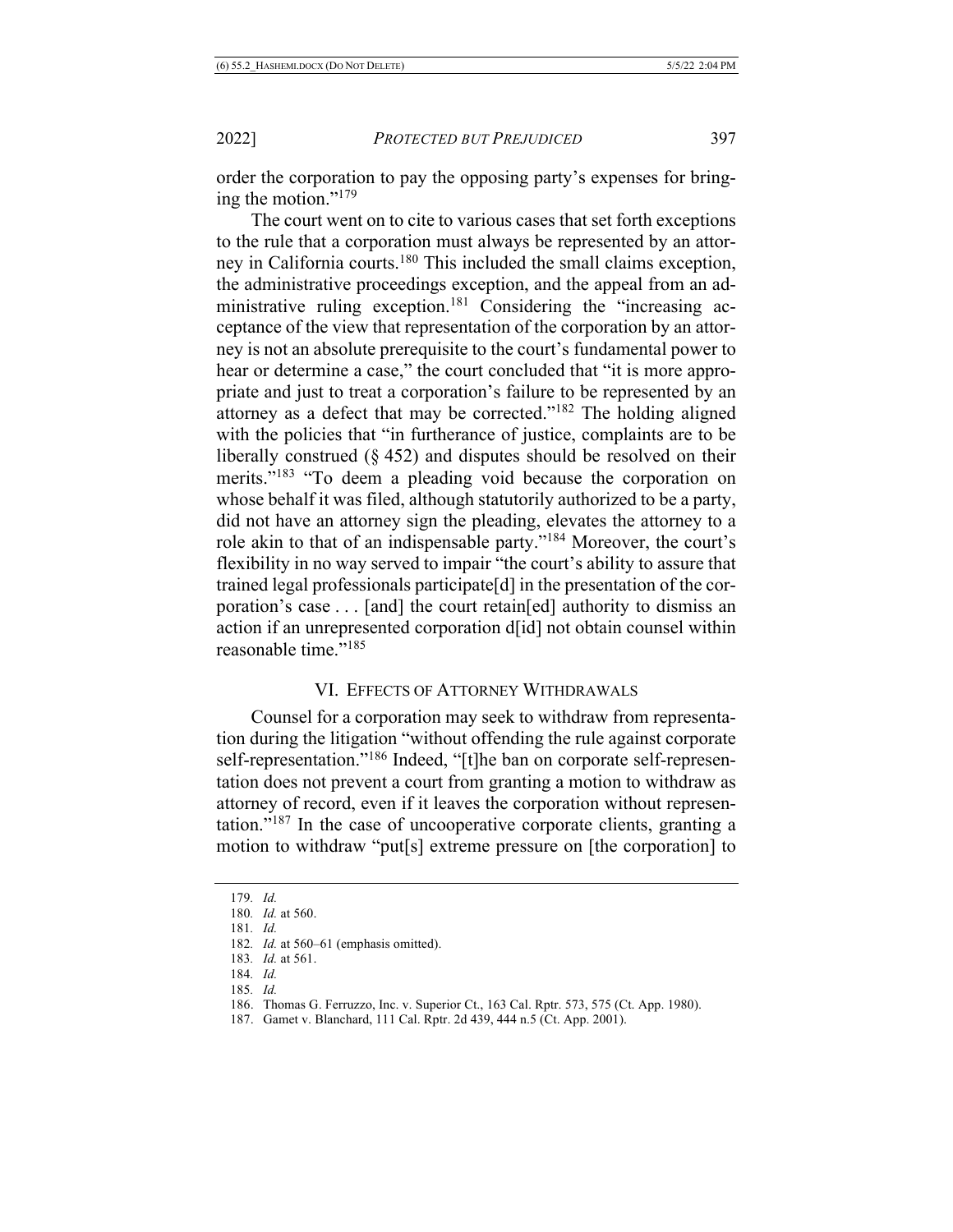obtain new counsel of record for should it fail to do so it risks forfeiture of its rights through nonrepresentation."188

This forfeiture, however, may only take place after adequate notice of such from the trial court to the corporation.189 In *Van Gundy v. Camelot Resorts, Inc.*,<sup>190</sup> the court of appeal reasoned that "[w]hen a corporation seeks to appear without the benefit of counsel . . . it is the duty of the trial court to advise the representative of the corporation of the necessity to be represented by a licensed lawyer."191 If, after advising the corporate representative of such, no licensed attorney appears on behalf of the corporation the court has authority to "(1) hear a motion for continuance; or (2) enter the corporation's default for nonappearance at trial."192

Accordingly, in reiterating the duty imposed on the trial court by *Van Gundy,* almost twenty years later, in *Gamet v. Blanchard*, the appellate court concluded that, if the record is devoid of proper and adequate notice from the trial court advising the corporation of its need to retain counsel following a withdrawal, then the trial court is not authorized to, for example, dismiss the corporation's complaint with prejudice, strike the corporation's answer to a cross-complaint, or otherwise enter a default for non-appearance.<sup>193</sup> This means that "[a] judgment entered without notice is void and can be attacked at any time" by the corporation.<sup>194</sup> In other words, a corporation that is not provided notice by the trial court will be able to set aside such a judgment as void.<sup>195</sup>

#### VII. PROPOSAL TO LIMIT THE RULE FOR SINGLE-PERSON CORPORATIONS

For businesses that are owned and operated by a single individual, the main purpose of setting up an entity, rather than conducting business as a sole proprietor with a fictitious business name, is to gain protection. An entity, such as a corporation or limited liability company, serves to shield one's personal income and assets from liability to business creditors. Unless Jane Bennet signed a personal guarantee in

<sup>188</sup>*. Thomas G. Ferruzzo, Inc.*, 163 Cal. Rptr. at 575.

<sup>189.</sup> Van Gundy v. Camelot Resorts, Inc., 199 Cal. Rptr. 771, 772 (App. Dep't Super. Ct. 1983).

<sup>190.</sup> 199 Cal. Rptr. 771 (App. Dep't Super. Ct. 1983).

<sup>191</sup>*. Id.* at 772.

<sup>192</sup>*. Id.*

<sup>193.</sup> Gamet v. Blanchard, 111 Cal. Rptr. 2d 439, 446 (Ct. App. 2001).

<sup>194</sup>*. Id.* at 447.

<sup>195</sup>*. Id.* at 446–47.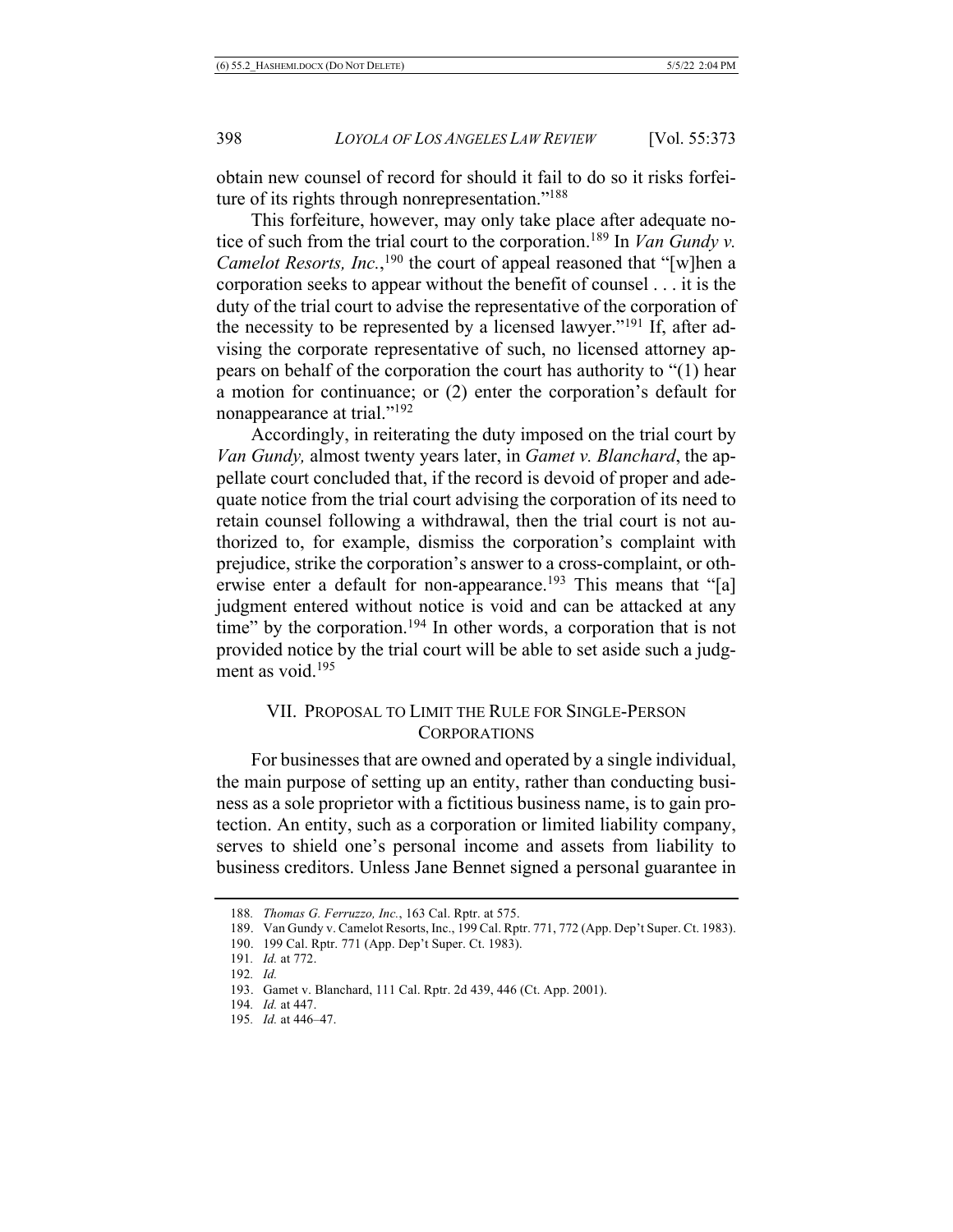her contract with the disgruntled vendor or otherwise engaged in conduct that would pierce the corporate veil, her own money and assets are not subject to any suit or judgment obtained by vendor. In addition, as far as Jane's taxes, she has no incentive to set up as a sole proprietor because she has the option to classify the corporation as an s-corporation to prevent double taxation. For LLCs, these entities are automatically conferred pass-through taxation or can apply to be taxed as an s-corporation. Therefore, it makes sense for Jane to register her business as a corporation, even if for the sole purpose of protecting herself from personal liability. However, Jane essentially has to choose between being protected from personal liability and being able to represent her business in litigation. To circumvent this result while continuing to afford Jane the liability protections of the Corporations Code, there should be an additional exception to the well-established rule for corporations that are owned and operated by a single individual, that is, one individual serves as the sole shareholder, director, and officer of the corporation.

A single-individual corporation is essentially, in practical terms, the equivalent of a natural person, except the individual also has protection against personal liability. The court reasoned in *Merco* that expanding the well-established rule would have negative effects on the legal profession by allowing practice by disbarred attorneys; disincentivizing formal education, licensing, and observation of the professional rules of conduct; and creating an unfair advantage for corporations in the courtroom.196 However, natural persons have the right to appear in propria persona in litigation, regardless of their lack of legal training, respect for legal processes, or level of sophistication.<sup>197</sup> While there is an "interest in assistance of counsel and maximum procedural efficiency . . . corporations appearing in propria persona will [not] unduly handicap a court of record."<sup>198</sup> "Individuals have long been permitted to proceed in propria persona" and "the legal system has not been left in shambles."<sup>199</sup>

Moreover, while the corporate shareholder "could be a paraprofessional who, while having failed to pass a bar examination, is nevertheless not precluded from practicing law,"200 this could be the

<sup>196.</sup> Merco Constr. Eng'rs, Inc. v. Mun. Ct., 581 P.2d 636, 640–41 (Cal. 1978).

<sup>197</sup>*. Id.* at 638.

<sup>198</sup>*. Id.* at 643 (Tobriner, J., dissenting).

<sup>199</sup>*. Id.*

<sup>200</sup>*. Id.* at 641 (majority opinion).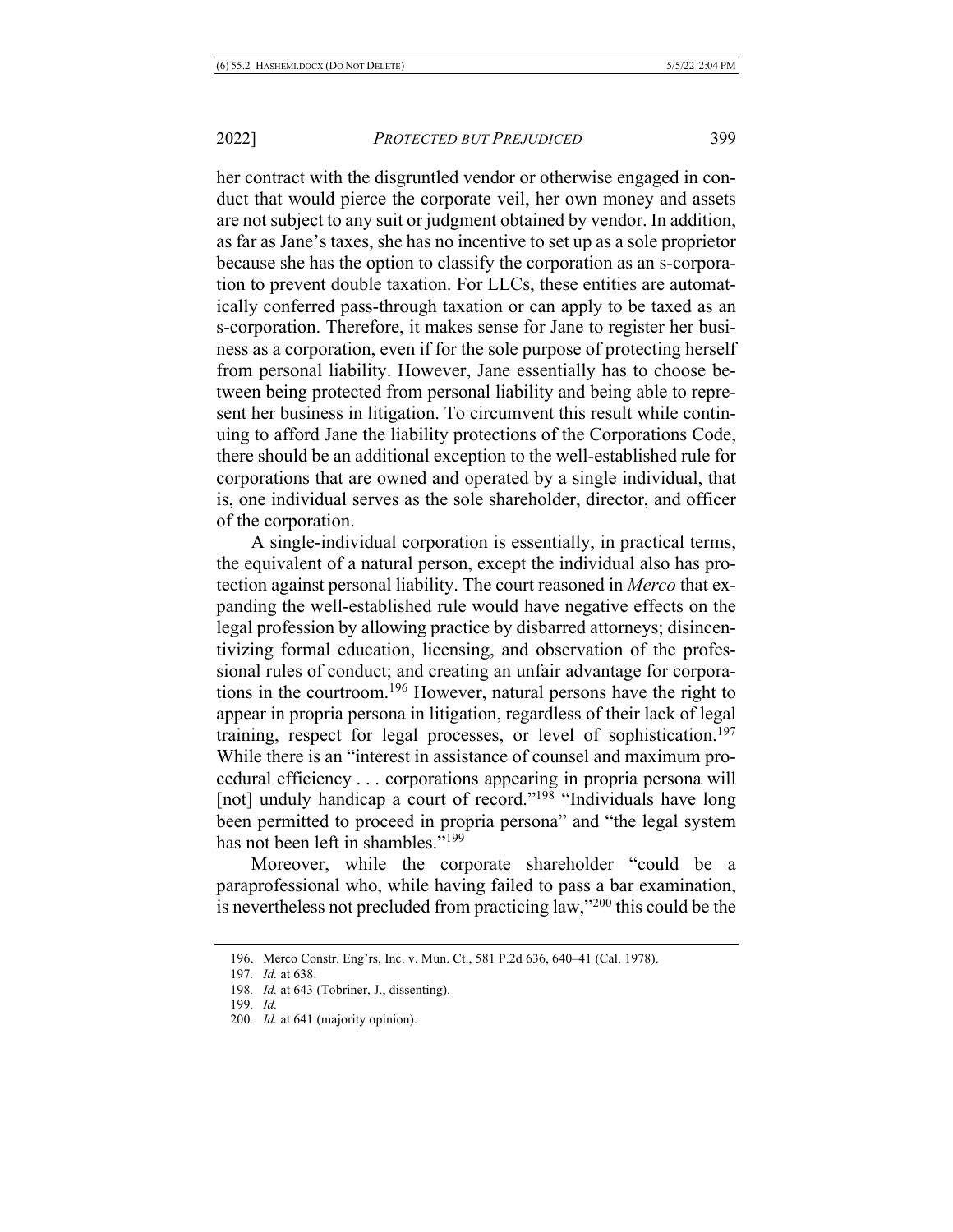same result where unlicensed individuals or even disbarred attorneys are sued personally, for whatever reason, and decide to represent themselves. Also, while "[u]nlike members of the State Bar, they would not be subject to professional rules of conduct nor be required to adhere to ethical standards established by any governmental or professional agency,"201 the same result could flow from an individual's representation of himself or herself. Lack of ethical restraints are of no concern under the current standards, which allow an individual with deep pockets to bring claims that are "of little or no merit against persons of low income who are inclined to default even against such unmeritorious claims."202 Therefore, the potential for abuse and unethical conduct should not be a driving factor in preventing an additional exception to the well-established rule. "In the past, trial courts have proven quite capable of handling any abuse of in propria persona privileges that may arise in the course of actual litigation," and thus should be able to "adequately protect the public in the context of corporate pro. per. representation."203

Accordingly, to allow a natural person who is the sole owner and operator of the corporation to appear on behalf of the corporation in litigation would have no more of a negative impact on the legal profession than the current status of the law, which allows a natural person to appear in propria persona. As Justice Tobriner noted in his dissent of the majority opinion in *Merco*, "[t]he abstract distinction between sole proprietorships and partnerships, which ostensibly constitute 'natural' persons, and corporations, which constitute 'artificial' persons, has little bearing on the practical effect of nonattorney representation."<sup>204</sup> He further noted, "[b]oth the nonattorney who represents his own business or his partnership, and the nonattorney who represents his corporate employer perform exactly the same functions both in and out of court."205 There has been no showing by the courts or otherwise "how corporate in propria persona representation [would] have a more deleterious judicial effect."<sup>206</sup> This is especially true for a single-individual corporation, which is in effect the same as a natural person with a sole proprietorship.

- 205*. Id.*
- 206*. Id.*

<sup>201</sup>*. Id.*

<sup>202</sup>*. Id.*

<sup>203</sup>*. Id.* at 643–44 (Tobriner, J., dissenting).

<sup>204</sup>*. Id.* at 643.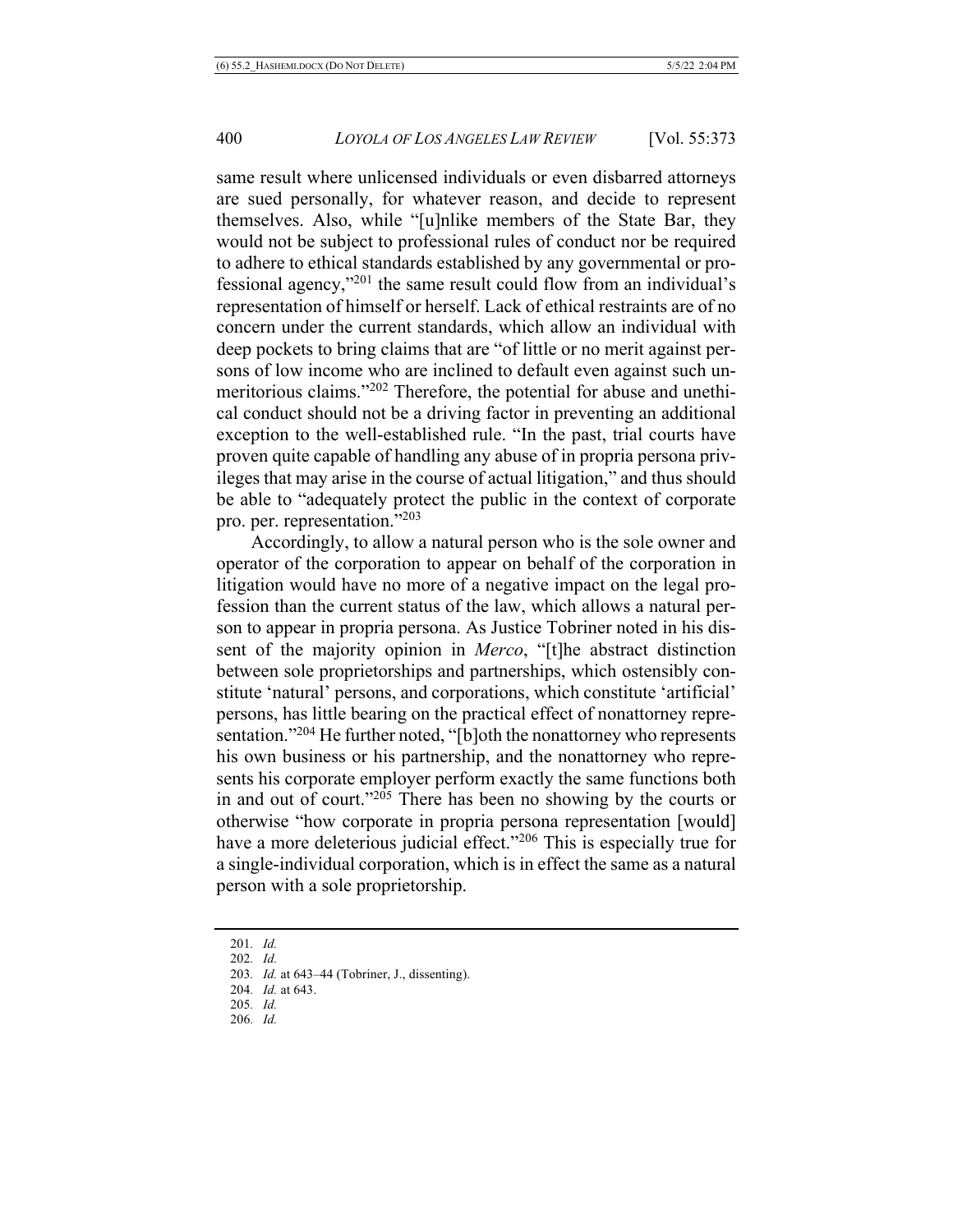In addition, allowing self-representation for a single-person entity would not create the threat of authorizing "the appearance, [on] behalf of a corporation, of almost any person selected by a corporation regardless of the length of his association or employment, his position with the corporation, or his training, character and background."207 Rather, the person authorized to appear on behalf of the corporation would be the only individual who owns an interest in the corporation and who runs the operations of the corporation, both as a director and officer. As in the small claims context, a director or officer would appear not as an attorney, but rather in his or her capacity as the corporate owner and officer.<sup>208</sup> In fact, this would help make the litigation more efficient and straightforward, as the corporate owner would very likely have "peculiar knowledge of the facts" of the case, "whether or not he is an attorney,"209 just as a natural person would for his or her own case.

In this respect, the proposed limitation will be especially effective in ensuring efficiency, fairness, and even consistency for those cases where the owner, director, officer, or managing agent of a corporation can be held liable for the acts of the corporation. For example, Labor Code section 558.1, subdivision (a), holds responsible for certain labor code violations not only the employer, but also any "other person acting on behalf of the employer. $10^2$ <sup>10</sup> Subdivision (b) defines the term "other person acting on behalf of an employer" as "a natural person who is an owner, director, officer, or managing agent of the employer."211 This means that an owner may be held responsible for the acts of the corporation, regardless of whether there is a personal guarantee in the employment contract or the plaintiff can pierce the corporate veil. Therefore, it seems only fair for the owner, who is also the sole director and officer, to be able to appear on behalf of the corporation to represent the interests of the corporation. By doing so, the owner also represents his or her own interests since the owner's responsibility to the plaintiff is inherently tied to the corporation's liability. This is because, in the context of the cited Labor Code and any other statute that operates like it, the owner's individual interest in striking down liability is reliant on the corporation's ability to do so.

<sup>207</sup>*. Contra id.* at 640–41 (majority opinion).

<sup>208.</sup> Prudential Ins. Co. of Am. v. Small Claims Ct., 173 P.2d 38, 42 (Cal. Ct. App. 1946).

<sup>209</sup>*. Id.*

<sup>210.</sup> CAL. LAB. CODE § 558.1(a) (West 2020).

<sup>211.</sup> *Id.* § 558.1(b).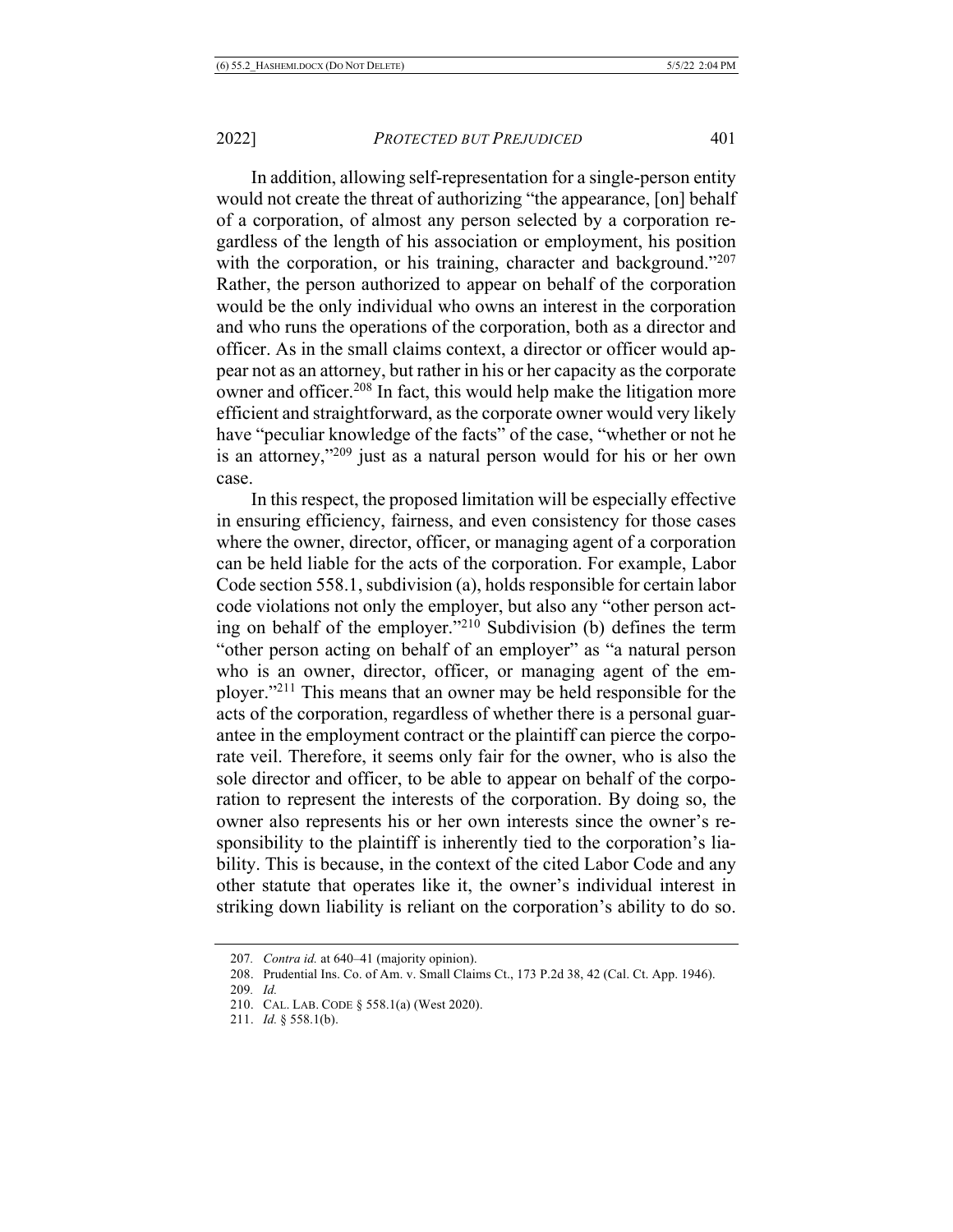The current status of the law lacks consistency by requiring a singleperson corporation to retain an attorney to defend the corporation, while also allowing the owner to represent him or herself as an individual defendant.

This same inconsistency results where, for example, a corporation defaults on a loan agreement that is backed by a personal guarantee by the corporate owner. In this instance, the creditor will sue the corporation and the corporate owner personally to recover on the loan. While the corporate owner is allowed to represent him or herself, counsel must be retained for the corporation. This is true even though he or she is the sole owner and operator of the corporation, and also despite the two sharing a common interest in defending against the lawsuit. The proposed limitation will resolve this paradoxical result that arises in the context of individual suit or liability against a shareholder of a single-person corporation.

#### VIII. CONCLUSION

"Justice should not be a rich man's luxury."212 In Jane Bennet's situation, the corporation does not have sufficient funds to defend against the vendor's lawsuit, but it does have a good faith and meritorious defense. However, the expense incident to the litigation has the effect of discouraging, and even preventing, redress against an unmeritorious claim.213 Per Justice Tobriner's dissent in *Merco*, "corporate entities, as well as individuals, are often engaged in . . . disputes and should be entitled as much as individuals to an economical adjudication of their rights."214 Just as "in propria persona representation by corporations in small claims" is authorized, there should be some degree by which corporations can appear in propria persona in municipal courts.215 Specifically, the owner of a single-person for-profit corporation should be allowed to represent the company in litigation. Such an exception to the well-established rule will promote "efforts to facilitate more procurable, accessible and equal justice. $1216$  At this time, Jane is protected from personal liability but prejudiced in litigation. With the proposed limitation, Jane will not have to choose between

<sup>212.</sup> *Prudential Ins. Co. of Am.*, 173 P.2d at 40.

<sup>213</sup>*. See id.*

<sup>214.</sup> Merco Constr. Eng'rs, Inc. v. Mun. Ct., 581 P.2d 636, 643 (Cal. 1978) (Tobriner, J., dissenting).

<sup>215</sup>*. Id.*

<sup>216</sup>*. Id.* at 644.